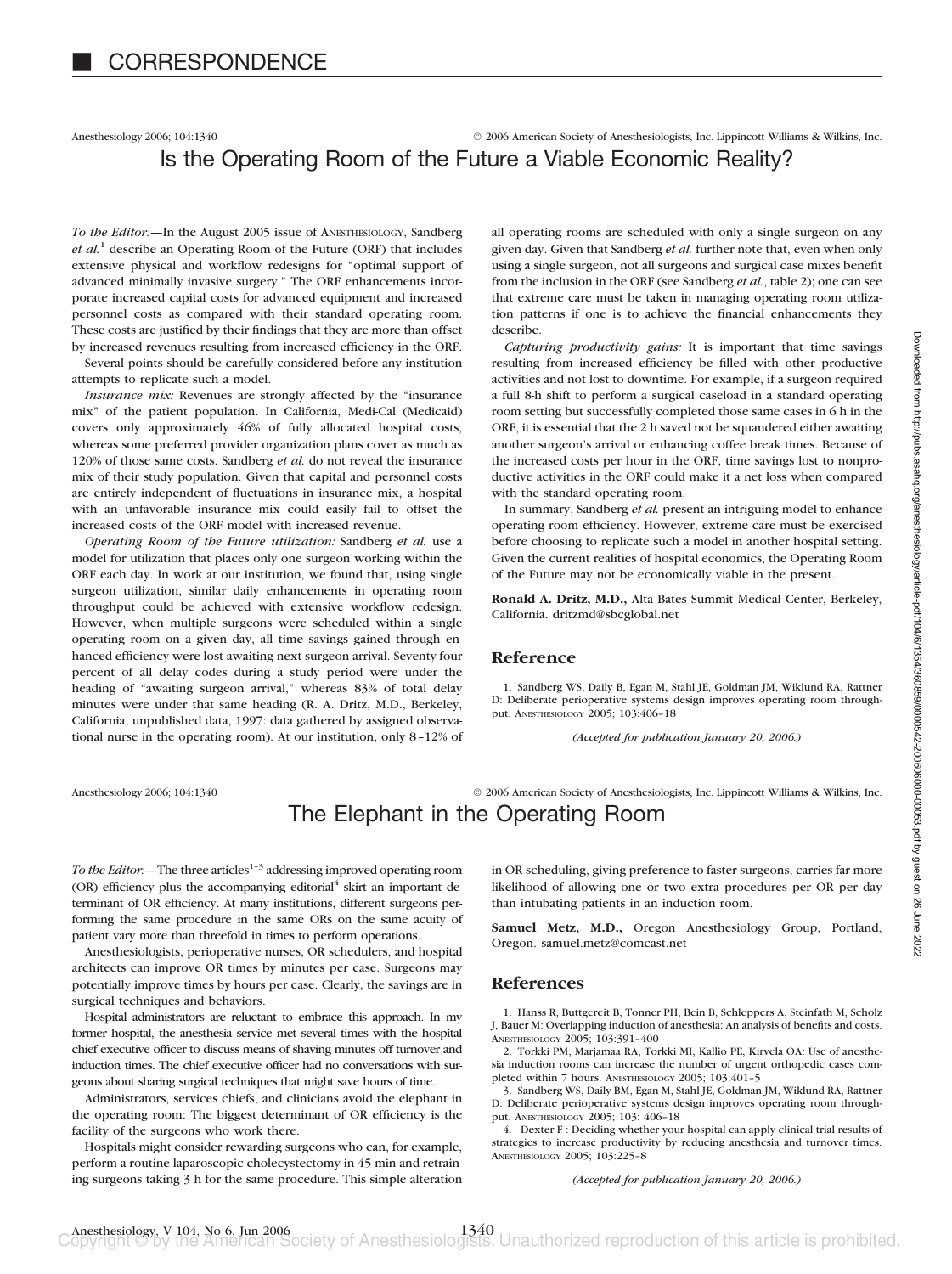*In Reply:*—We welcome the comments of Drs. Dritz and Metz on our recent report<sup>1</sup> in ANESTHESIOLOGY. All of the points they raise are valid and must be considered by any institution considering the future of its operating rooms (ORs). Dr. Dritz correctly points out that payer mix influences the cost–revenue balance of any perioperative system redesign that increases capital or operating costs. If a hospital is barely breaking even on its current case and payer mix, increasing costs so that more cases can be performed is a poor decision. However, we would not recommend abandoning the redesign of perioperative processes as a means to improve OR throughput. As we mentioned in our Discussion, $<sup>1</sup>$  the Operating Room of the Future (ORF) is a single-OR</sup> research space with many purposes, one of which was to assess the financial impact of extensive physical plant reconfiguration to support parallel processing of perioperative tasks. Therefore, the ORF gains no advantages from the economies of scale that would accrue from even a two-room arrangement. We are aware of several parallel processing perioperative system design initiatives that involve no physical plant modifications or capital equipment purchases, and some of these are staff-level neutral.<sup>2</sup> Even in such instances, the payer mix strongly influences the results—it is still a poor decision to lose money faster by doing more cases per day if the payer mix is unfavorable. However, when the payer mix and revenue profile are favorable, perioperative system redesigns to achieve parallel processing and higher throughput at modest expense are clearly advantageous.

Dr. Dritz points out the value of block booking (*i.e.*, the practice of allocating a single OR to the same surgeon for a complete day with a full schedule) to enhance OR productivity. His experience of waiting for surgeons when switching surgeons between cases suggests that the surgical staff do not sufficiently appreciate the value of OR time or were not well informed about the OR's impending readiness for their cases. This experience should prompt the hospital to seek and correct the root cause of delays that involve waiting for surgeons, because the cost of unused OR time is prohibitive. As much as 50% of this cost is a variable cost that can be controlled by efficient use of OR time.<sup>3</sup> Failure to control such costs degrades the hospital's bottom line but has little impact on the surgeon. Therefore, with incentives misaligned, one worries that it might not be possible to improve performance. However, as we will describe in our response to Dr. Metz below, ORF initiatives may offer a solution.

Dr. Dritz further comments that one must be careful not to allow the productivity gains from parallel processing to be lost as downtime. Acknowledging this concern, it can be seen from table 2 of our work<sup>1</sup> that we were careful to use all of the 9-h workday in both the ORF and standard ORs, thus fully capturing the benefit of the increased capacity. Hospitals considering expending resources on perioperative system redesigns should carefully analyze both their case mix and their case volume before expending resources to enhance perioperative system capacity. The additional capacity should reduce staffing costs (by eliminating overtime or allowing a shorter work shift), allow complete additional cases to be performed, or both. Individual hospitals should apply their own financial frameworks for costs and revenues to the contemplated workflow changes before initiating a perioperative system redesign effort.

To address the concern that our institution-specific analysis is difficult to translate to other settings, we are reanalyzing the cost effectiveness of the ORF using national cost data. In this new analysis, the

Anesthesiology 2006; 104:1341 © 2006 American Society of Anesthesiologists, Inc. Lippincott Williams & Wilkins, Inc.

ORF is cost effective relative to standard ORs at our institution. In particular, the incremental cost of an additional case in the ORF is quite small—much smaller than the typical net margin for a simple general surgery case.<sup>4</sup> Therefore, we would challenge Dr. Dritz' final comment that the OR of the Future may not be economically viable in the present. If the incremental cost of an additional case performed in a high-throughput environment is smaller than the cost of a case that must be performed on a different day because the typical OR cannot accommodate it during regular work hours, the ORF is advantageous regardless of the payer mix.

Dr. Metz in his letter correctly identifies differences in practices and performance between surgeons as a major, and frequently the largest, single contributor to differences in OR throughput for a given list of cases. Although we agree that different surgeons have drastically different operative times for the same case type performed in the same patient population, we made a conscious decision to sidestep this issue. Dr. Metz endorses rewarding surgeons who meet benchmarks for operative time. However, structuring such rewards can be problematic. For example, simple financial incentives purely for speed may create conflicts related to quality and patient safety. On the other hand, the ORF project described in our article offers several incentives for superior operative time performance: a small, dedicated team, rapid turnovers, and brief nonoperative times that translate into on-time completion of workdays and extra throughput. By focusing on nonoperative time and by reducing the nonoperative time by restructuring workflow rather than pressuring OR staff to hurry, the ORF creates an environment in which patient contact time and safety are preserved while productivity is enhanced. Because the enhancement in productivity comes almost exclusively from better nonoperative performance, cases with shorter operative times capture the most benefit from the ORF. This logical and inescapable conclusion dictates that block time in high-throughput environments be given preferentially to the most efficient surgeons. Therefore, an OR suite with a few high-capacity ORs such as our ORF gives administrators a tool to reward desirable performance, while creating incentives for other surgeons to improve operative times, all the while preserving the safety and quality profile for the hospital's patients.

**Warren S. Sandberg, M.D., Ph.D.,\* Bethany Daily, M.H.A., Marie Egan, R.N., M.S., James E. Stahl, M.D., C.M., M.P.H., Julian M. Goldman, M.D., Richard A. Wiklund, M.D., David Rattner, M.D.** \*Harvard Medical School and Massachusetts General Hospital, Boston, Massachusetts. wsandberg@partners.org

#### **References**

1. Sandberg WS, Daily B, Egan M, Stahl JE, Goldman JM, Wiklund RA, Rattner D: Deliberate perioperative systems design improves operating room throughput. ANESTHESIOLOGY 2005; 103:406–18

2. Krupka DC, Sandberg WS: Operating room design and its impact on operating room economics. Curr Opin Anaesthesiol 2006; 19:185–91

3. Dexter F, Macario A: Applications of information systems to operating room scheduling. ANESTHESIOLOGY 1996; 85:1232–4

4. Stahl JE, Sandberg WS, Daily B, Wiklund RA, Egan MT, Goldman JM, Isaacson KB, Gazelle S, Rattner DW: Reorganizing patient care and workflow in the operating room: A cost-effectiveness study. Surgery 2006: (in press)

*(Accepted for publication January 20, 2006.)*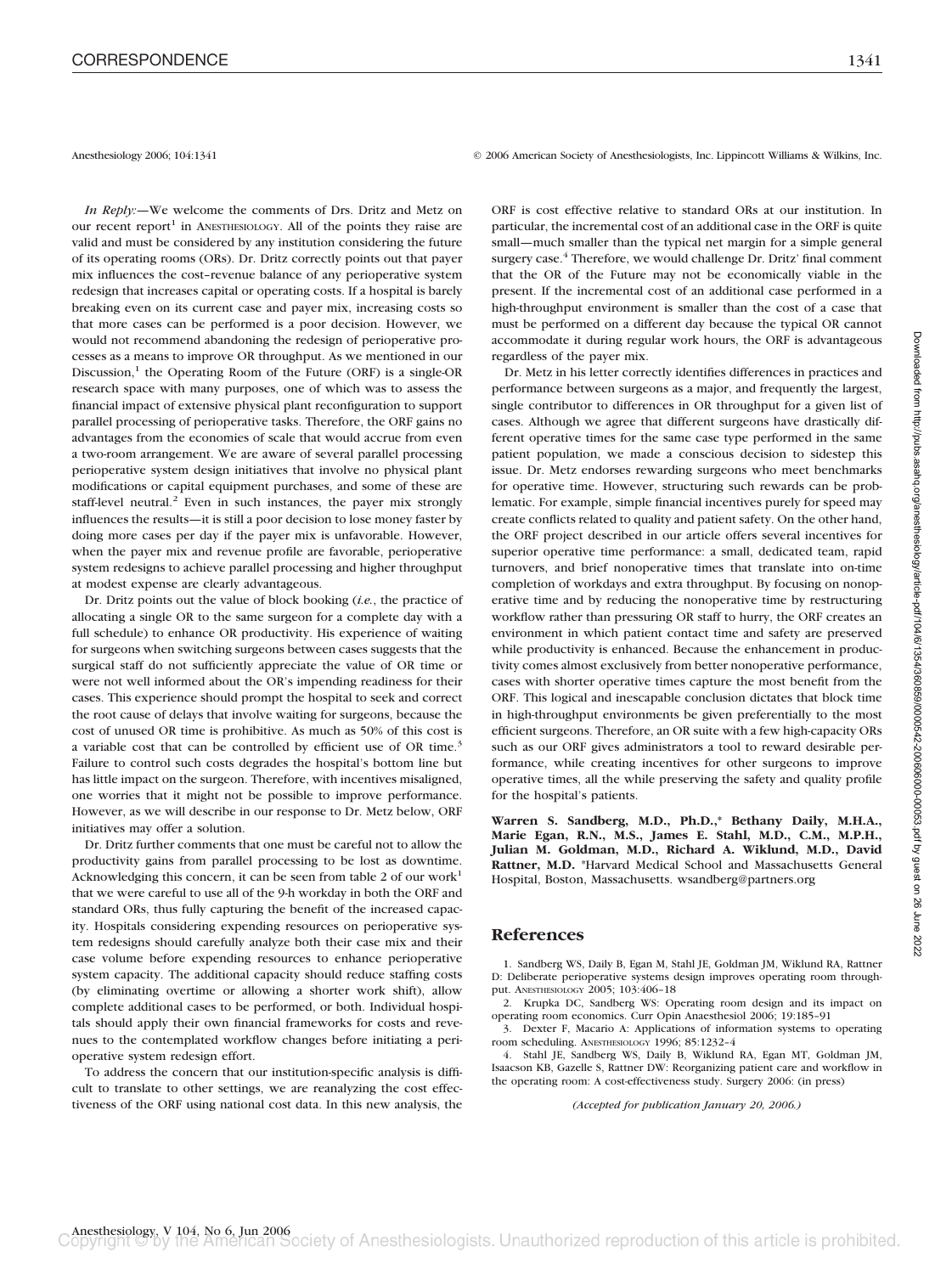Anesthesiology 2006; 104:1342 <sup>©</sup> 2006 American Society of Anesthesiologists, Inc. Lippincott Williams & Wilkins, Inc.

*In Reply:—*Dr. Metz explains that differences in surgical time among individuals and institutions can be very large, markedly affecting anesthesia group revenue per operating room (OR). This point is so much not under debate that anesthesiologists are paid based on anesthetic time, unlike surgeons and other physicians. German hospitals are describing encouraging success with using transfer pricing so that reimbursement is based just on the surgical time.<sup>1,2</sup>

Depending on the vagaries of reimbursement, sometimes payment based on anesthesia time is insufficient to compensate an anesthesia group fully for slower surgeons (*e.g.*, revenue per hour is less than costs per hour).3 This is precisely why Amr Abouleish *et al.*<sup>3</sup> developed the methodology that affected anesthesia groups can apply or have applied for quantification of these differences (*e.g.*, to explain to stakeholders why group profits are less than expected). For many anesthesia groups, though, the larger financial problem in having variability in OR times among surgeons is the resulting empty but staffed OR time. Statistically developed staffing plans perform well at reducing such variation, thereby increasing anesthesia group productivity and profits. The methods can also be used to calculate an appropriate stipend for the anesthesia group based on the empty but staffed OR time.<sup>4</sup>

Dr. Metz suggests that "Hospitals might consider rewarding surgeons who can, for example, perform a routine laparoscopic cholecystectomy in 45 min and retraining surgeons taking 3 h for the same procedure." Dr. Metz addresses a concept that I too<sup>5</sup> thought was logical. However, scientific research found this argument to be economically irrational.

First, rewards of additional resources cannot and should not relate to individual patients, but rather a surgeon's overall impact on a hospital.<sup>6</sup> The majority of hospital costs are fixed.<sup>7</sup> Therefore, contribution margin (*i.e.*, revenue minus variable costs) invariably<sup>6-8</sup> averages at least \$1,600 per OR hour for a cholecystectomy. Regardless of whether the general surgeon works fast or slowly, on average the hospital increases profit by doing his or her cases. This is important, because hospitals need excess of revenue to costs (*i.e.*, profit) to buy information systems (*e.g.*, anesthesia information management systems), to buy equipment (*e.g.*, anesthesia machines), and to provide financial support to physicians (*e.g.*, anesthesiologists available in-house for obstetrics and trauma).

Second, if facilities were to select surgeons to be rewarded with more resources based on production, speed in performing cases would likely have little influence. Because of differences in fixed costs (*e.g.*, perfusion), reimbursement (*e.g.*, many patients without insurance), and/or implant costs (*e.g.*, cochlear implant), contribution margins per OR hour consistently vary among subspecialties by more than 1,500%. The surgeon's subspecialty is the key issue. This is like a comparison of stocks for rebalancing one's portfolio<sup>9</sup> - economic return often depends more on a company's industry and market than on how well the company executes. The decision of whether to provide more resources to one general surgeon performing cholecystectomies *versus* another is of small financial importance as compared with the comparison of a general surgeon to a cardiac surgeon. The financial argument is even stronger when considered for facilities without incremental reimbursement for each patient (*e.g.*, Canada).10 Regardless of whether a breast surgeon is fast or slow, the money spent in a day of OR time is insignificant relative to a spinal surgeon. If preferred, these tactical analyses can also be considered in terms of value to society by using cost utility (*e.g.*, cataract replacement *vs.* bariatric surgery).

**Franklin Dexter, M.D., Ph.D.,** The University of Iowa, Iowa City, Iowa. franklin-dexter@uiowa.edu

#### **References**

1. Kuntz L, Vera A: Transfer pricing in hospitals and efficiency of physicians: The case of anesthesia services. Health Care Manag Rev 2005; 30:262–9

2. Schuster M, Standl T, Reissmann H, Kuntz L, Am Esch JS: Reduction of anesthesia process times after the introduction of an internal transfer pricing system for anesthesia services. Anesth Analg 2005; 101:187–94

3. Abouleish AE, Dexter F, Whitten CW, Zavaleta JR, Prough DS: Quantifying net staffing costs due to longer-than-average surgical case durations. ANESTHESIOL-OGY 2004; 100:403–12

4. Abouleish AE, Dexter F, Epstein RH, Lubarsky DA, Whitten CW, Prough DS: Labor costs incurred by anesthesiology groups because of operating rooms not being allocated and cases not being scheduled to maximize operating room efficiency. Anesth Analg 2003; 96:1109–13

5. Dexter F, Macario A, Cerone SM: Hospital profitability for a surgeon's common procedures predicts the surgeon's overall profitability for the hospital. J Clin Anesth 1998; 10:457–63

6. Dexter F, Ledolter J, Wachtel RE: Tactical decision making for selective expansion of operating room resources incorporating financial criteria and uncertainty in sub-specialties' future workloads. Anesth Analg 2005; 100:1425–32

7. Macario A, Dexter F, Traub RD: Hospital profitability per hour of operating room time can vary among surgeons. Anesth Analg 2001; 93:669–75

8. Dexter F, Blake JT, Penning DH, Lubarsky DA: Calculating a potential increase in hospital margin for elective surgery by changing operating room time allocations or increasing nursing staffing to permit completion of more cases: A case study. Anesth Analg 2002; 94:138–42

9. Dexter F, Ledolter H: Managing risk and expected financial return from selective expansion of operating room capacity: Mean-variance analysis of a hospital's portfolio of surgeons. Anesth Analg 2003; 97:190–5

10. Dexter F, Blake JT, Penning DH, Sloan B, Chung P, Lubarsky DA: Use of linear programming to estimate impact of changes in a hospital's operating room time allocation on perioperative variable costs. ANESTHESIOLOGY 2002; 96: 718–24

*(Accepted for publication January 20, 2006.)*

Anesthesiology 2006; 104:1342–3 © 2006 American Society of Anesthesiologists, Inc. Lippincott Williams & Wilkins, Inc.

*In Reply:*—We thank Dr. Metz for his comment on our study.<sup>1</sup> We agree with the drawn conclusions. In fact, surgical performance is a key point of operating room efficiency.

The different studies demonstrated measures to successfully reduce anesthesia-related time intervals.<sup>1,2</sup> Measures such as overlapping induction of anesthesia, implementation of anesthesia induction rooms, and introduction of a deliberate perioperative system improved anesthesia workflow with increase of anesthesia efficiency. These improvements may be deteriorated by inefficient surgical performance.

Anesthesiologists have been investigating operating room time flow

for a long time. This should exert pressure on our surgical colleagues to challenge their procedures as well. Nevertheless, one must keep in mind that the fastest surgeon may not be the best one in terms of the patient's safety, intensive care unit stay, total hospital stay, and rate of complications. Therefore, quality of an operation is a complex, multifactorial task, and surgical case duration is only one (nevertheless important) part of it.

We hope that there will be several studies in the near future published in surgical journals as well, demonstrating measures to improve surgical work flow and efficiency showing an increase of surgical quality.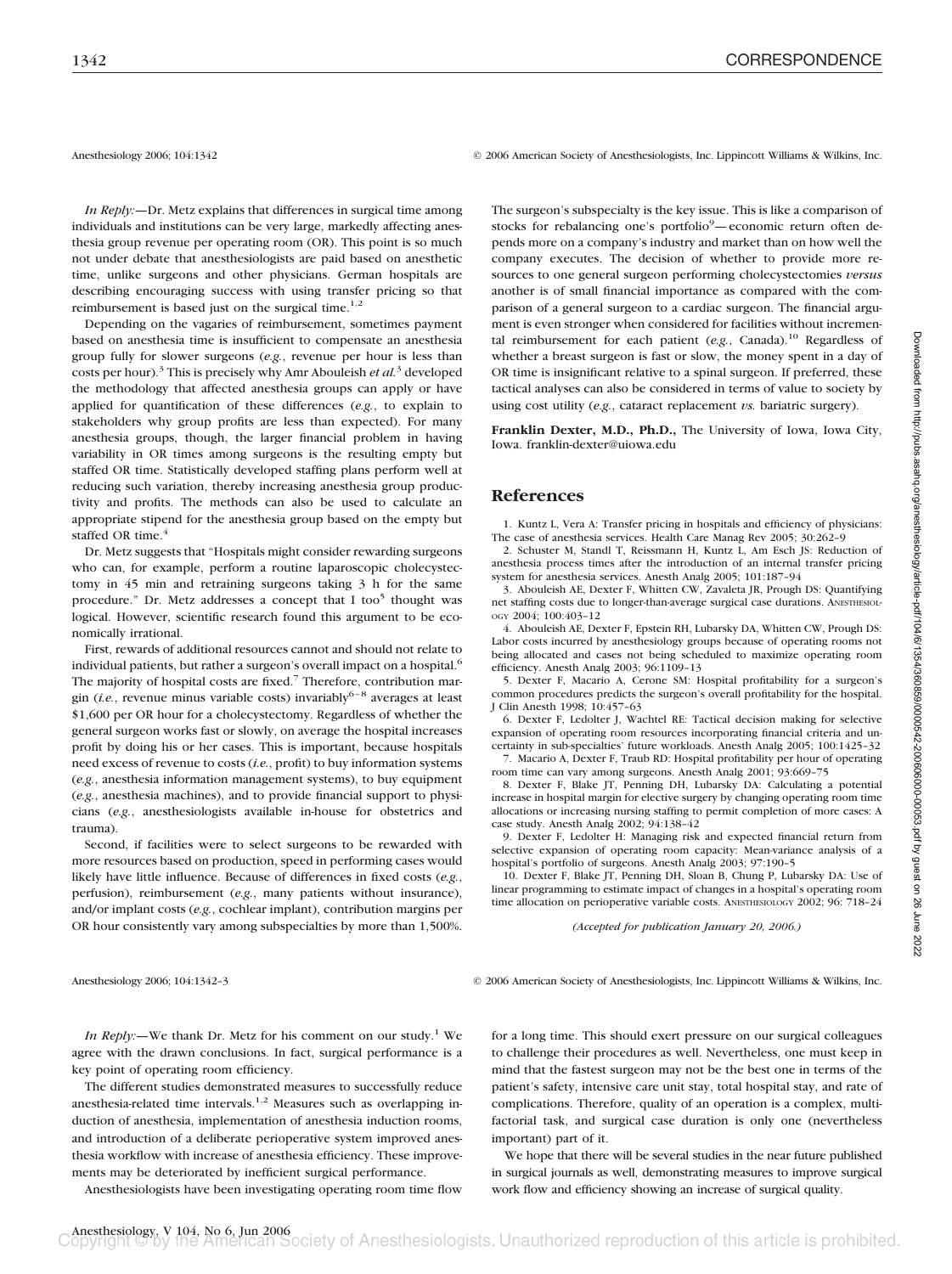**Robert Hanss, M.D.,\* Peter H. Tonner, M.D., Berthold Bein, M.D., Martin Bauer, M.D., M.P.H.** \*University-Hospital Schleswig-Holstein, Kiel, Germany. hanss@anaesthesie.uni-kiel.de

#### **References**

1. Hanss R, Buttgereit B, Tonner PH, Bein B, Schleppers A, Steinfath M, Scholz J, Bauer M: Overlapping induction of anesthesia: An analysis of benefits and costs. ANESTHESIOLOGY 2005; 103:391–400

*In Reply:—*On behalf of my coauthors, I would like to thank Dr. Metz for his concern regarding the role of a surgeon in operating room efficiency. It is true that longer-than-average case times cause inefficiency and can lead to increased staffing costs as well as increased fixed costs. $1,2$ 

Our study, however, was merely a process-oriented approach in which the focus was not the value-adding time, be it anesthesia time or surgery time. Instead, the goal was to decrease nonoperative time. In fact, before implementing the induction room model, the average nonoperative time in our orthopaedic case mix exceeded the average surgery time. Because the percentage seems to be substantial in many other surgical services as well, $3$  decreasing nonoperative time seems like a logical starting point in improving operating room efficiency.

Fortunately, not all surgeons are slow. Lengthy nonoperative times, in turn, tend to be an everyday phenomenon, occurring between every case and easily adding up to at least one case length per day.<sup>4</sup> Surely, after the nonoperative time has been decreased to minimum, attention should be turned to value-adding time.

2. Torkki PM, Marjamaa RA, Torkki MI, Kallio PE, Kirvela OA: Use of anesthesia induction rooms can increase the number of urgent orthopedic cases completed within 7 hours. ANESTHESIOLOGY 2005; 103:401–5

3. Sandberg WS, Daily BM, Egan M, Stahl JE, Goldman JM, Wiklund RA, Rattner D: Deliberate perioperative systems design improves operating room throughput. ANESTHESIOLOGY 2005; 103:406–18

*(Accepted for publication January 20, 2006.)*

Anesthesiology 2006; 104:1343 © 2006 American Society of Anesthesiologists, Inc. Lippincott Williams & Wilkins, Inc.

**Riitta Marjamaa, M.D.,** Helsinki University Central Hospital, Helsinki, Finland. riitta.marjamaa@hus.fi

#### **References**

1. Abouleish AE, Dexter F, Epstein RH, Lubarsky DA, Whitten CW, Prough DS: Labor costs incurred by anesthesiology groups because of operating rooms not being allocated and cases not being scheduled to maximize operating room efficiency. Anesth Analg 2003; 96:1109–13

2. Abouleish AE, Dexter F, Whitten CW, Zavaleta JR, Prough DS: Quantifying net staffing costs due to longer-than-average surgical case durations. ANESTHESIOL-OGY 2004; 100:403–12

3. Overdyk FJ, Harvey SC, Fishman RL, Shippey F: Successful strategies for improving operating room efficiency at academic institutions. Anesth Analg 1998; 86:896–906

4. Torkki PM, Marjamaa RA, Torkki MI, Kallio PE, Kirvela OA: Use of anesthesia induction rooms can increase the number of urgent orthopedic cases completed within 7 hours. ANESTHESIOLOGY 2005; 103:401–5

*(Accepted for publication January 20, 2006.)*

Anesthesiology 2006; 104:1343 © 2006 American Society of Anesthesiologists, Inc. Lippincott Williams & Wilkins, Inc.

Carnitine Deficiency, Mitochondrial Metabolism, and Abnormal Response to Anesthetics

*To the Editor:—*We would like to commend Dr. Uezono *et al.*<sup>1</sup> for their insightful letter describing the repeated occurrence of a clinical picture resembling propofol infusion syndrome in a patient with carnitine deficiency during fat emulsion therapy. The inference is that carnitine deficiency sensitizes patients to challenges that either overwhelm (fat infusion) or inhibit (propofol)  $\beta$ -oxidation or mitochondrial function in general. Our report several years ago of a patient with systemic carnitine deficiency who exhibited severe arrhythmias after a small subcutaneous dose of bupivacaine is entirely consistent with this observation.2,3 Propofol, in addition to the well-described occurrence of metabolic acidosis of the infusion syndrome, can also induce severe bradycardia and hypotension with acute administration of a standard induction dose. This apparently idiosyncratic reaction might result from underlying carnitine deficiency or another asymptomatic or unrecognized abnormality in mitochondrial function. The further implications are that patients with known mitochondrial disease should not

receive propofol and that patients presenting with unexpected acidosis or cardiac dysfunction after a usual dose of propofol should be screened for metabolic abnormalities, including carnitine deficiency.

**Guy L. Weinberg, M.D.,\* Verna Baughman, M.D.,** \*University of Illinois College of Medicine, Chicago, Illinois. guyw@uic.edu

#### **References**

1. Uezono S, Hotta YU, Takakuwa Y, Ozaki M: Acquired carnitine deficiency: A clinical model for propofol infusion syndrome? ANESTHESIOLOGY 2005; 103:909– 2. Weinberg GL, Laurito CE, Geldner P, Pygon B, Burton BK: Malignant ventricular dysrhythmias in a patient with isovaleric academia receiving general

and local anesthesia for suction lipectomy. J Clin Anesth 1997; 9:668–70 3. Weinberg GL, Palmer JW, VadeBoncouer TR, Zuechner MB, Edelman G,

Hoppel CL: Bupivacaine inhibits acylcarnitine exchange in cardiac mitochondria. ANESTHESIOLOGY 2000; 92:523–8

*(Accepted for publication February 22, 2006.)*

Anesthesiology 2006; 104:1343–4 © 2006 American Society of Anesthesiologists, Inc. Lippincott Williams & Wilkins, Inc.

*In Reply:—*I appreciate Drs. Weinberg and Baughman for their interest in our Letter to the Editor.<sup>1</sup> They call attention to an underlying carnitine deficiency associated with an increased risk of unexpected metabolic acidosis and cardiovascular collapse triggered by drugs that may potentially induce mitochondrial dysfunction. Acquired carnitine deficiency may be caused by cirrhosis, chronic renal failure, malabsorption syndrome, renal tubular acidosis, and certain drugs that are conjugated carnitine (*e.g.*, valproate, zidovudine), which are not uncommon in the intensive care unit setting.<sup>2</sup> Of particular note, patients receiving valproate may develop low concentrations of free carnitine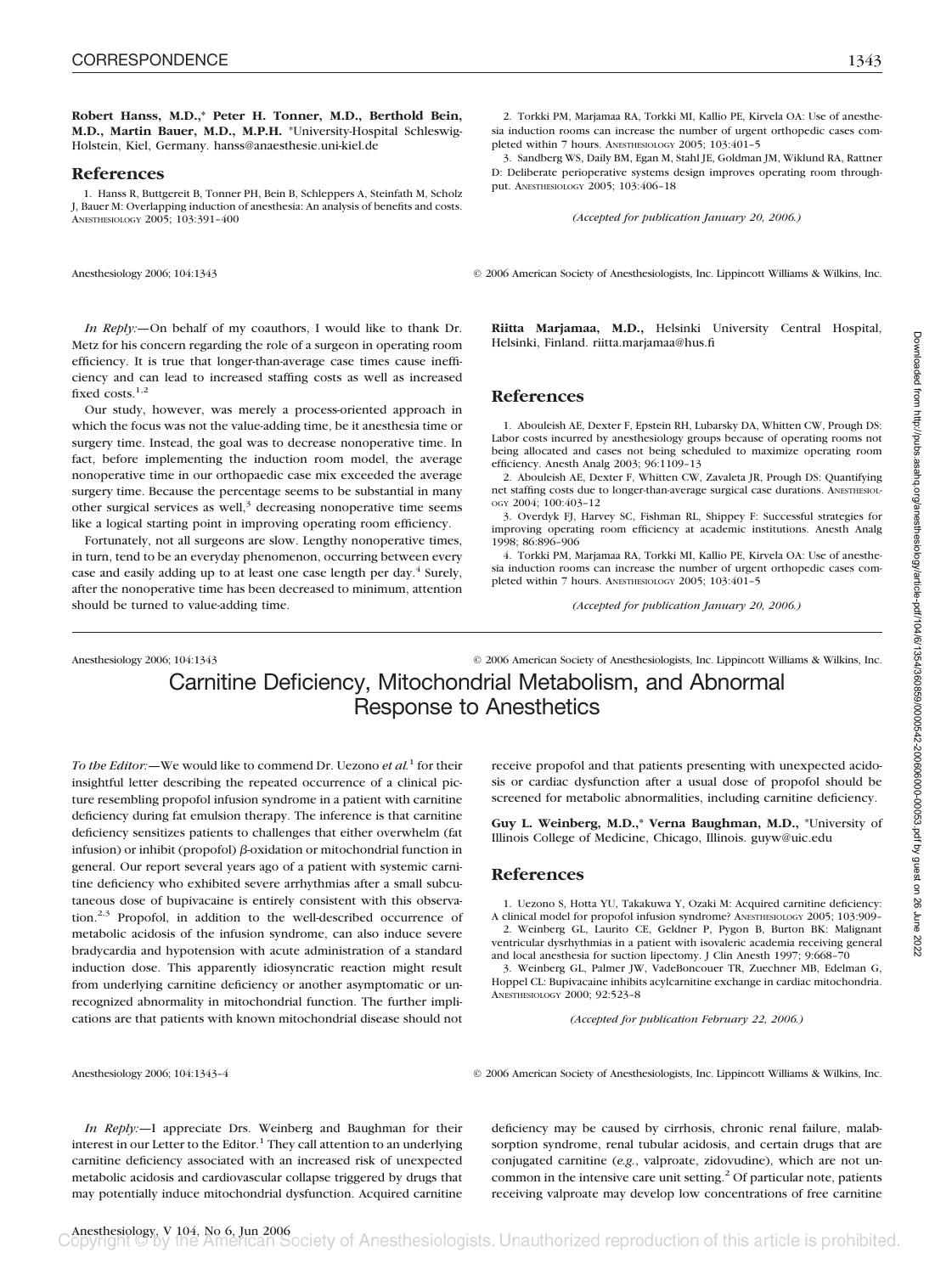in plasma, thus rendering them at risk for development of mitochondrial  $\beta$ -oxidation defects when propofol is used for sedation. This may partly explain why many case reports of so-called propofol infusion syndrome have been reported from patients in the neurosurgical intensive care unit but not the general surgical intensive care unit.<sup>3</sup> If this is the case, I suspect that L-carnitine therapy may reverse clinical manifestations of propofol infusion syndrome.

**Shoichi Uezono, M.D.,** Jikei University, School of Medicine, Tokyo, Japan. uezono@jikei.ac.jp

#### **References**

1. Uezono S, Hotta Y, Takakuwa Y, Ozaki M: Acquired carnitine deficiency: A clinical model for propofol infusion syndrome? ANESTHESIOLOGY 2005; 103:909– 2. Hoppel C: The role of carnitine in normal and altered fatty acid metabolism. Am J Kidney Dis 2003; 41:S4–12

3. Cremer OL, Moons KGM, Bouman EAC, Kruijswijk JE, de Smet AMGA, Kalkman CJ: Long-term propofol infusion and cardiac failure in adult head-injured patients. Lancet 2001; 357:117–8

*(Accepted for publication February 22, 2006.)*

### Anesthesiology 2006; 104:1344 © 2006 American Society of Anesthesiologists, Inc. Lippincott Williams & Wilkins, Inc. Investing Layer of the Cervical Fascia of the Neck May Not Exist

*To the Editor:—*Nash *et al.*<sup>1</sup> provide some fascinating anatomical data, based largely on plastination techniques and confocal microscopy, to suggest that the investing layer of cervical fascia may not exist. We write first to correct some of their assumptions related to our previous anesthetic work and second to crystalize a general hypothesis that stems from their conclusion.

Nash *et al.*<sup>1</sup> state in their opening paragraph that the previous work of Pandit et al.<sup>2</sup> concluded that the "superficial cervical plexus block" injection should be placed superficial to the investing layer. In fact, the study of Pandit *et al.*<sup>2</sup> (in preserved cadavers) concluded that only an injection deep to the putative investing layer would enable the injectate to spread beyond the prevertebral fascia. Pandit *et al.*<sup>2</sup> observed that a strictly superficial injection did not spread beyond the subcutaneous layers. The implication was that a purely superficial or subcutaneous injection would be clinically ineffective. It was this that led to the suggestion that an injection just deep to the so-called investing fascia should be properly termed an *intermediate* cervical plexus block,<sup>3</sup> whereas an injection deep to the prevertebral fascia should be termed a *deep* block.<sup>4</sup>

The conclusion of Nash *et al.*<sup>1</sup> (which we find anatomically persuasive) that the investing fascia does not exist not only raises further problems for proper nomenclature of the various anesthetic blocks, but also leads to a specific hypothesis.

If the result of Nash *et al.*<sup>1</sup> is correct and the investing fascia does not, in fact, exist, the clinical efficacy of a subcutaneous injection should be as effective as an intermediate injection below the putative investing fascia. If, however, the result of Pandit *et al.*<sup>2</sup> is correct, the intermediate injection should be more effective clini-

Dr. Pandit was an external examiner for the Ph.D. thesis of Lance Nash (entitled "The Deep Cervical Fascia: an Anatomical Study," University of Otago, Dunedin, New Zealand, 2005).

cally than the subcutaneous injection. We are currently investigating this hypothesis in a clinical study and hope to report our results soon.

Although it might be supposed (as a matter of prejudice) that we hope our own results are correct and that "intermediate" injections prove to be more effective than simple subcutaneous ones, it would actually be desirable for overall patient care if the more superficial injections were found to be equally effective. As we have observed elsewhere, safety is increased by more superficial, as opposed to deep, injections.<sup>5,6</sup>

In summary, Nash *et al.*<sup>1</sup> have offered some truly exciting anatomical data on which to formulate an important clinical question.

**Jaideep J. Pandit, D.Phil., F.R.C.A.,\* Pema Dorje, M.D., R. Satya-Krishna, F.R.C.A.,** \*John Radcliffe Hospital, Oxford, United Kingdom. jaideep.pandit@physiol.ox.ac.uk

#### **References**

1. Nash L, Nicholson HD, Zhang M: Does the investing layer of the deep cervical fascia exist? ANESTHESIOLOGY 2005; 103:962–8

2. Pandit JJ, Dutta D, Morris JF: Spread of injectate with superficial cervical plexus block in humans. Br J Anaesth 2004; 91:733–5

3. Pandit JJ: Correct nomenclature of superficial cervical plexus blocks (letter). Br J Anaesth 2004; 92:775

4. Telford RJ, Stoneham MD: Correct nomenclature of superficial cervical plexus blocks (letter). Br J Anaesth 2004; 92:775

5. Pandit JJ, Bree S, Dillon P, Elcock D, McLaren ID, Crider B: A comparison of superficial *versus* combined (superficial and deep) cervical plexus block for carotid endarterectomy: A prospective, randomized study. Anesth Analg 2000; 91:781–6

6. Pandit JJ, Satya-Krishna R, McQuay H: A comparison of the complication rate associated with superficial *versus* deep (or combined) block for carotid endarterectomy. Anesth Analg 2003; 96:S279

*(Accepted for publication February 22, 2006.)*

Anesthesiology 2006; 104:1344–5 © 2006 American Society of Anesthesiologists, Inc. Lippincott Williams & Wilkins, Inc.

*In Reply:—*We thank Drs. Pandit, Dorje, and Satya-Krishna for their encouraging comments on our article.<sup>1</sup> From the anatomical angle, we support the suggestion regarding proper nomenclature of the various anesthetic blocks,<sup>2</sup> but we are concerned about what anatomical landmark could be used to demarcate a "superficial" and an "intermediate" cervical plexus block. We understand that a superficial block in clinical practice involves making an injection in the subcutaneous layer, whereas an intermediate injection is intended to be placed just deep to the sternocleidomastoid muscle.<sup>2</sup> From an anatomical viewpoint, if the investing fascia does not exist, we suggest that the location of the intermediate injection may be imprecise.

The pattern or configuration of connective tissue is much more complex than our previously held view. $1,3$  In addition to the investing layer of deep cervical fascia, two anatomical points should also be considered when testing the hypothesis raised in the letter of Pandit *et al.*

One is the muscular and aponeurotic fibers of platysma. As shown in figure 5 of Nash *et al.*, <sup>1</sup> these fibers cover the anterior and lateral cervical regions, are layered, and often mimic the investing layer of deep cervical fascia (also see fig. 4C of Nash *et al.*<sup>1</sup> ). So it may be possible to achieve the functional result predicted by Pandit *et al.* in their letter, despite the anatomical absence of the investing fascia. Zhang and Lee<sup>3</sup> also revealed that there is no aggregation of fibrous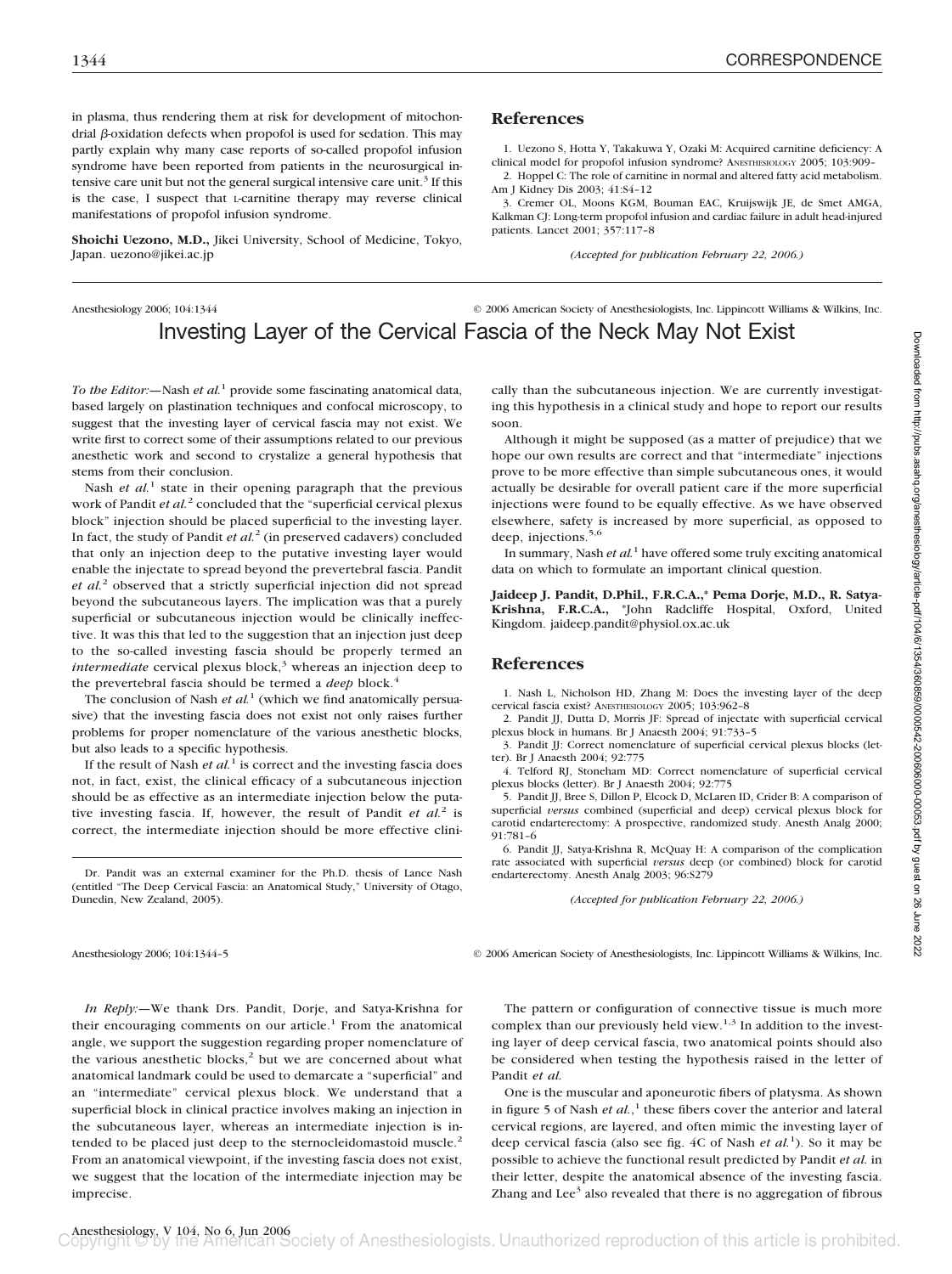connective tissue connecting the sternocleidomastoid and trapezius muscles, but skin ligaments are visualized between the muscles (fig. 2b of Zhang and Lee). The structure, arrangement, and density of the skin ligaments vary greatly through the body<sup>4</sup> and could mimic the behavior of a fascia. Therefore, a number of clinical and anatomical questions must be further investigated.

**Ming Zhang, M.B., M.Med., Ph.D.,\* Helen D. Nicholson, M.D., Lance Nash, Ph.D.** \*University of Otago, Dunedin, New Zealand. ming.zhang@stonebow.otago.ac.nz

#### **References**

1. Nash L, Nicholson HD, Zhang M: Does the investing layer of the deep cervical fascia exist? ANESTHESIOLOGY 2005; 103:962–8

2. Telford RJ, Stoneham MD, Pandit JJ: Correct nomenclature of superficial cervical plexus blocks. Br J Anaesth 2004; 92:775–6

3. Zhang M, Lee ASJ: The investing layer of the deep cervical fascia does not exist between the sternocleidomastoid and trapezius muscles. Otolaryngol Head Neck Surg 2002; 127:452–7

4. Nash LG, Phillips MN, Nicholson H, Barnett R, Zhang M: Skin ligaments: Regional distribution and variation in morphology. Clin Anat 2004; 17:287–93

*(Accepted for publication February 22, 2006.)*

Anesthesiology 2006; 104:1345 © 2006 American Society of Anesthesiologists, Inc. Lippincott Williams & Wilkins, Inc. Academic Highway Buzzing, but Clinicians in Crisis

*To the Editor:—*Professor Ikeda justly brings to light the immense contributions of Michinosuke Amano, M.D. (1916 –; Professor Emeritus, Department of Anesthesiology, Keio University, Tokyo, Japan) and the little known Government Account for Relief in Occupied Area program to the progress of anesthesiology in Japan.<sup>1</sup> Because of the efforts of pioneers such as Dr. Amano and Hideo Yamamura, M.D. (1920 –; Professor, Department of Anesthesiology, University of Tokyo, Tokyo, Japan), Japanese academic anesthesiology has attained remarkable levels as witnessed by the numerous scientific publications originating from these institutions. The state of clinical anesthesiology in Japan, however, is not as rosy. The specialty suffers from a chronic workforce shortage. The majority of practitioners are salaried hospital employees, forced to work long hours for relatively poor compensation—a clear reason the specialty has trouble attracting personnel. One of the fundamental problems is the inability of anesthesiologists to directly bill the social health insurance system for their services and become independent private practitioners. The Japanese Society of Anesthesiologists; academic centers; the Ministry of Health, Labor and Welfare; and other interested organizations, while acknowledging this problem, have thus far been unwilling or unable to implement the necessary changes. For unclear reasons, what would usually be considered significant bargaining power has not been used to improve the

*In Reply:*—I thank Dr. Kurosu for his interest in my article.<sup>1</sup> Although I am unable to make any specific comments on the current state of clinical anesthesia in Japan, I believe that Dr. Kurosu's concerns about nonacademic anesthesia practice in Japan have parallels in the history of American anesthesiology. The American Society of Anesthesiologists is now celebrating its centennial. In the past century, the American Society of Anesthesiologists and American anesthesiologists have dealt with many problems, which include dealings with government regulation, fair professional compensation, attracting talents to the specialty, and many more similar to the current Japanese situation<sup>2</sup>

American anesthesiologists have a century of experience; Japanese anesthesiologists have only had approximately half that time to seek solutions to these problems. Dr. Eugene Sinclair, American Society of Anesthesiologists President from 2004 to 2005, in assessing progress of American anesthesia in a century, observed that the dedication and commitment of pioneers and past leaders laid the foundation of professionalism in our specialty that commands a respectful stature among our peers in medicine and in the public. He believes that our current generation will continue to build on past achievepredicament of clinical anesthesiologists. The result is what can only be described as a crisis, with no relief in sight. Calls are mounting from the surgical (and even within the anesthesia) community for introduction of alternative anesthesia providers—a move that will further devalue the specialty. It is unclear what it will take to force change, because repeated reports of mishaps during surgeon-administered anesthesia are apparently not reason enough.

In Japan, although academic anesthesia flourishes, things have not changed much in the operating room since 1955, being "understaffed, and (with many) anesthetics . . . still given by junior surgeons."<sup>1</sup> Someone must step up to the plate soon, at the very least to honor the efforts of Dr. Amano and the pioneers, if not for the patients.

**Joe W. Kurosu, M.D.,** Nakagaki Clinic, Nagoya, Japan. doctor@nakagakiclinic.com

#### **Reference**

1. Ikeda S: Government Account for Relief in Occupied Area: A Japanese physician's journey to a new medical specialty. ANESTHESIOLOGY 2005; 103:1089–94

*(Accepted for publication February 28, 2006.)!DOCTYPE article PUBLIC*

Anesthesiology 2006; 104:1345-6 © 2006 American Society of Anesthesiologists, Inc. Lippincott Williams & Wilkins, Inc.

ments and predicts that future anesthesiologists will regard prospective improvements in patient care with equal admiration.<sup>2</sup>

Current obstacles for Japanese anesthesiology may have their traditional roots indigenous to Japanese society. Pioneers in Japan with great visions, such as Michinosuke Amano, M.D. (Professor Emeritus, Department of Anesthesiology, Keio University, Tokyo, Japan), and Hideo Yamamura, M.D. (Professor, Department of Anesthesiology, University of Tokyo, Tokyo, Japan), established the specialty with true professionalism half a century ago. $<sup>1</sup>$  Given time, the new generations of Japanese anesthesiolo-</sup> gists will confidently face any challenges, adapting to a new practice environment ably, and will prevail in the new century. During his 2005 Rovenstine lecture, Mark Warner, M.D. (Professor and Chair, Department of Anesthesiology, Mayo Clinic, Rochester, Minnesota), advised that modern anesthesiologists should dedicate themselves to honor those who have passed before them by making the difficult transitions necessary to thrive in the future.<sup>3</sup> Current leaders in anesthesiology, either Japanese or American, should take up the challenges to further the vision and goals set by our pioneers. Examining the history of our profession will help prepare us to encounter these trials and prevail. I hope my article will continue to generate thoughtful and healthy debates on the anesthesiology practice in Japan.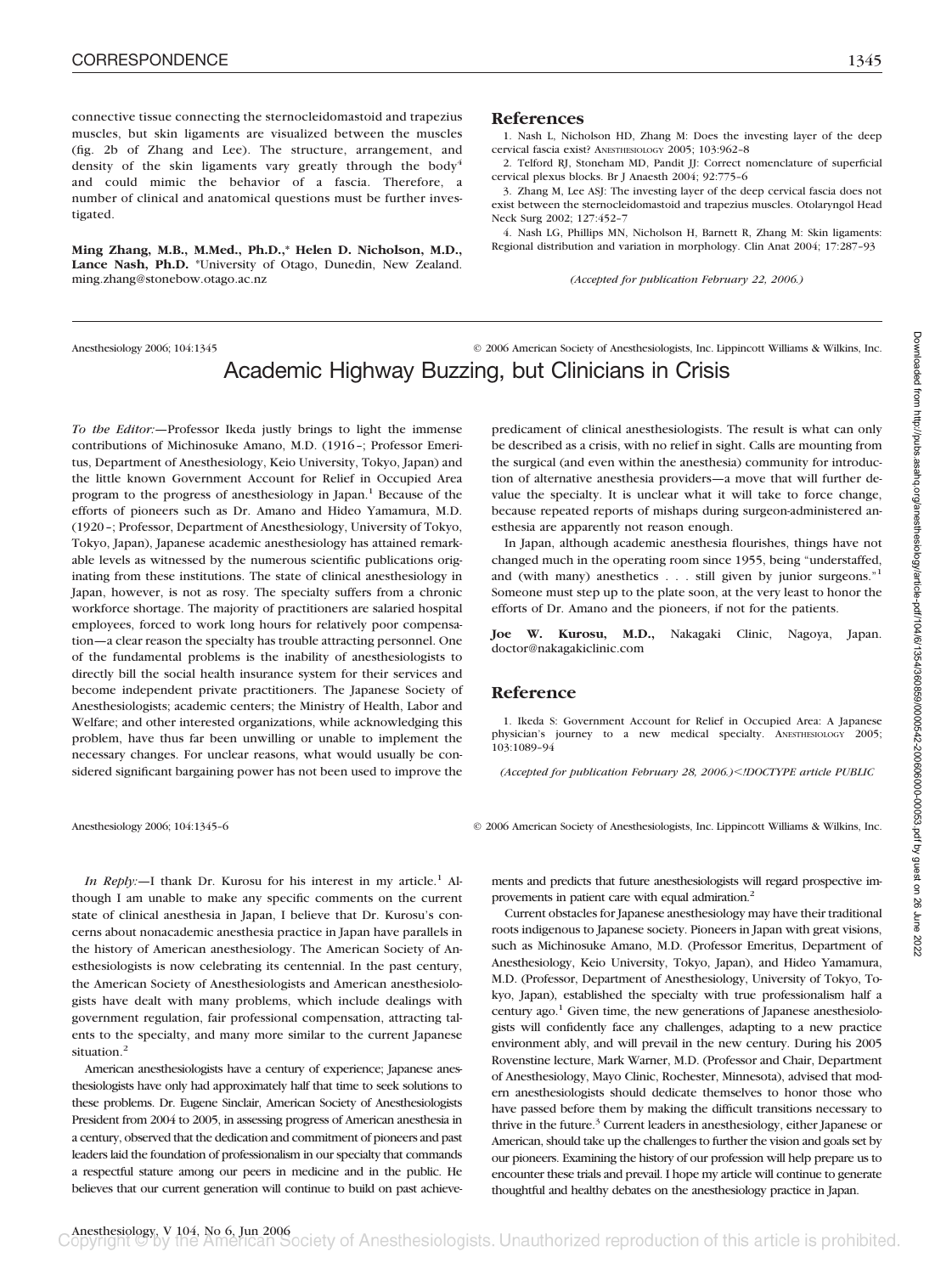**Shigemasa Ikeda, M.D.,** St. Louis University School of Medicine, St. Louis, Missouri. ikedas@slu.edu

#### **References**

1. I keda S: Government Account for Relief in Occupied Area: A Japanese physician's journey to a new medical specialty. ANESTHESIOLOGY 2005; 103:1089–94

2. Bacon DR, McGoldrick KE, Lema ML: The American Society of Anesthesiologists: A Century of Challenges and Progress. Park Ridge, Illinois, The Wood Library–Museum of Anesthesiology, 2005

3. Warner MA: Who better than anesthesiologists? The 44th Rovenstine Lecture. ANESTHESIOLOGY 2006; 104:1094 –101

*(Accepted for publication February 28, 2006.)*

Anesthesiology 2006; 104:1346  $\degree$  2006 American Society of Anesthesiologists, Inc. Lippincott Williams & Wilkins, Inc.

### Critical Role of Intraoperative Transesophageal Echocardiography for Detection of Extrapulmonary Thromboemboli during Surgical Pulmonary Embolectomy

*To the Editor:—*We read with great interest the excellent case report by Espeel *et al.*<sup>1</sup> that describes two patients experiencing pulmonary embolism with additional extrapulmonary thrombi requiring surgical intervention. The positive outcome of both patients corroborates the favorable experience in patients from our institution undergoing surgical pulmonary embolectomy.<sup>2</sup> We agree with the authors that intraoperative transesophageal echocardiography is a relatively safe and noninvasive diagnostic modality that allows early detection of intracardiac thrombi. However, we were surprised that the importance of transesophageal echocardiography for the guidance of surgical extraction was not emphasized in this case report. We recently demonstrated that extrapulmonary thromboemboli can be present in the right heart and the vena cava in up to 26% of all patients with massive pulmonary embolism undergoing pulmonary embolectomy.<sup>3</sup> Such extrapulmonary thromboemboli may have a significant impact on the surgical procedure, because they may influence cannulation placement and surgical technique during the operation. For example, it may become necessary to perform circulatory arrest in order to evacuate thrombi from the inferior vena cava. Moreover, extrapulmonary thromboemboli that remain unrecognized and are not surgically removed can become the source of recurrent pulmonary embolism.<sup>4</sup> Therefore, we believe that intraoperative transesophageal echocardiography is not only an excellent tool for hemodynamic monitoring<sup>5</sup> and management of acute right heart failure<sup>6</sup> during surgical pulmonary embolectomy, but should also be considered an important diagnostic tool to detect

*In Reply:—*I thank Dr. Nowak *et al.* for their interest in my case  $report<sup>1</sup>$  and appreciate the opportunity to reply. There is currently no recommendation for the treatment of acute pulmonary embolism (APE) complicated by embolized type A thrombus in the right cardiac cavities.2 However, Rose *et al.*<sup>3</sup> suggested that it was reasonable to advocate thrombolysis as frontline treatment after careful screening for contraindications and to reserve surgical thrombectomy for patients with contraindications to thrombolysis or in cases of failure of thrombolysis. For me, the interest in this case report was double. My first interest was to underline the utility of transthoracic echocardiography and transesophageal echocardiography not only for hemodynamic monitoring and management of acute heart failure, but also for systematic research of embolized thrombi in cardiac cavities. Their presence, 3 to 26% in the literature, directly influences the prognosis, with a mortality significantly higher (26 –50%) with regard to 8 to 10% for "isolated" pulmonary embolisms.<sup>3,4</sup> Therefore, it seems essential to search and locate these thrombi precisely, not in the intraoperative period, but immediately after the diagnosis of massive APE, because

concurrent extrapulmonary thrombi and should guide their surgical extraction.

**Martina Nowak, M.D., Holger K. Eltzschig, M.D., Prem Shekar, M.D., Stanton K. Shernan, M.D., Peter Rosenberger, M.D.\*** \*Brigham and Women's Hospital, Harvard Medical School, Boston, Massachusetts. prosenberger1@partners.org

#### **References**

1. Espeel B, Crispin V, Fraselle B, Payen B, Versailles H: Floating thrombus entrapped in a patent foramen ovale complicating acute pulmonary embolism. ANESTHESIOLOGY 2005; 103:895–7

2. Aklog L, Williams CS, Byrne JG, Goldhaber SZ: Acute pulmonary embolectomy: A contemporary approach. Circulation 2002; 105:1416–9

3. Rosenberger P, Shernan SK, Mihaljevic T, Eltzschig HK: Transesophageal echocardiography for detecting extrapulmonary thrombi during pulmonary embolectomy. Ann Thorac Surg 2004; 78:862–6

4. Rosenberger P, Shernan SK, Rawn JD, Scott J, Eltzschig HK: Critical role of inferior vena caval filter placement after pulmonary embolectomy. J Card Surg 2005; 20:289–90

5. Rosenberger P, Shernan SK, Body SC, Eltzschig HK: Utility of intraoperative transesophageal echocardiography for diagnosis of pulmonary embolism. Anesth Analg 2004; 99:12–6

6. Eltzschig HK, Zwissler B, Felbinger TW: Perioperative implications of heart transplantation. Anaesthesist 2003; 52:678–89

*(Accepted for publication February 28, 2006.)*

Anesthesiology 2006; 104:1346-7 © 2006 American Society of Anesthesiologists, Inc. Lippincott Williams & Wilkins, Inc.

this minimally invasive and fast examination will directly affect therapeutic decisions.<sup>5</sup> With regard to the diagnosis of inferior vena cava thrombosis, I think that when APE is diagnosed on helicoidal computed tomography pulmonary angiography, the addition of venous phase imaging of the abdomen and pelvis is useful and more powerful than transesophageal echocardiography because it allows complete exploration of the femoro-ilio-caval venous network.<sup>6</sup>

My second interest was to report the experience of our team in the management of a particular APE complicated by the presence of a type A thrombus, floating in both right and left cardiac cavities through the oval foramen. We chose the surgical thrombectomy as treatment of choice because of the high risk of systemic embolism, in particular cerebral, making thrombolysis dangerous. In our practice, we choose surgical thrombectomy first in these clinical situations or in the presence of contraindications to thrombolysis and second if thrombolysis is ineffective. We do not consider thrombolysis as an absolute weapon but as one of the therapeutic alternatives available in the management of serious APE as well as surgical thrombectomy. Caval or pelvic

Anesthesiology, V 104, No 6, Jun 2006<br> **Copyright** C by the American Society of Anesthesiologists. Unauthorized reproduction of this article is prohibited.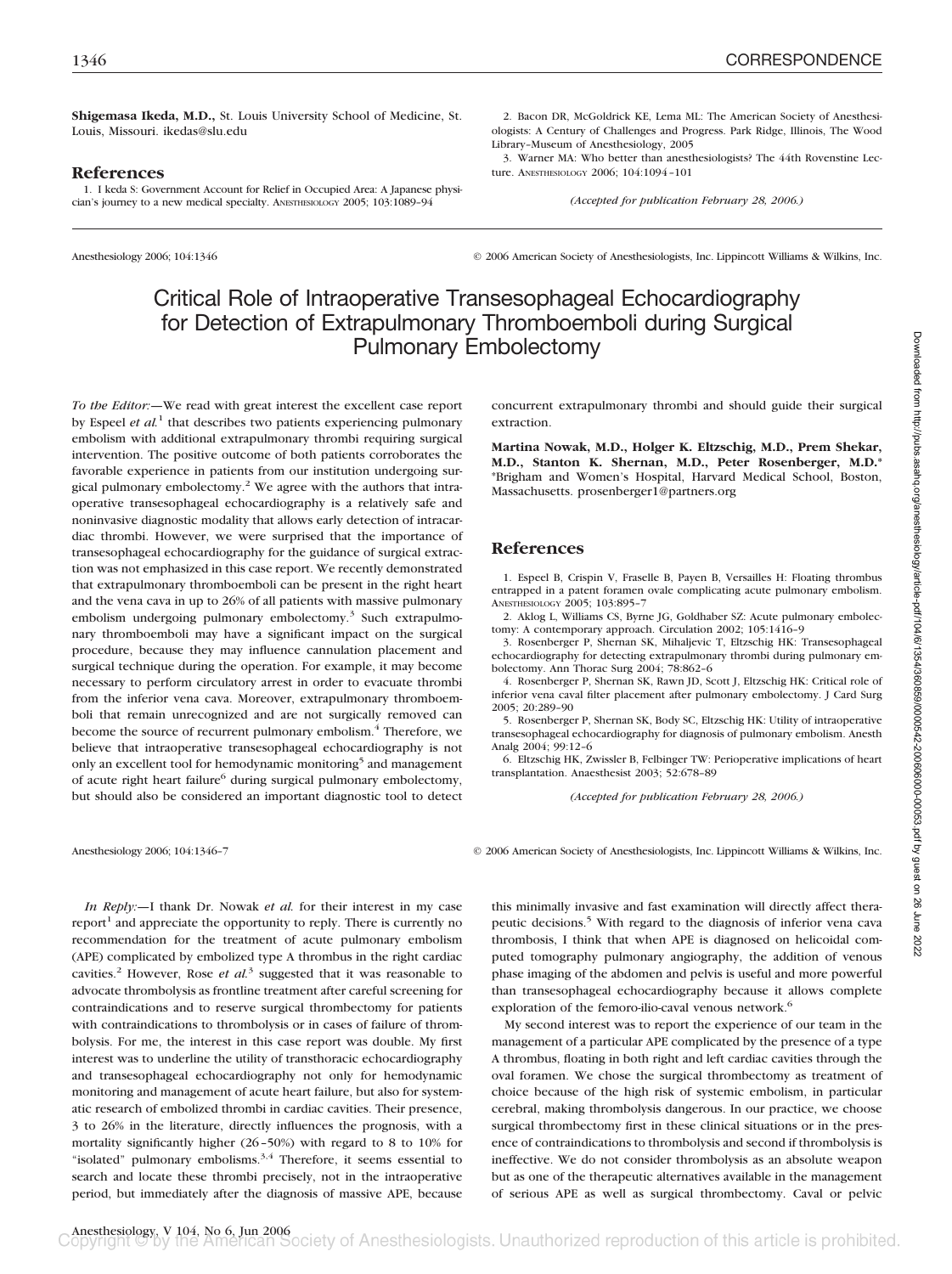venous thrombus does not seem to me to constitute a real contraindication to thrombolysis because, even though the fragmentation of the thrombus with pulmonary embolization is often feared by the physicians, it could never be shown clinically.<sup>7,8</sup> Thrombolytic therapy can be given quickly; is available at all centers; and results in the simultaneous thrombolysis of venous, cardiac, and pulmonary clots. In addition, I think that surgical thrombectomy should not be reserved for desperate cases of refractory cardiogenic shock or cardiac arrest, where mortality is close to 100%. A well-designed, prospective, randomized, multicenter trial is needed to determine which treatment has the best cost-effectiveness/safety ratio.

Benoît Espeel, M.D., Centre Hospitalier Jolimont-Lobbes, Haine-Saint-Paul, Belgium. benoit.espeel@skynet.be

#### **References**

1. Espeel B, Crispin V, Fraselle B, Payen B, Versailles H: Floating thrombus entrapped in a patent foramen ovale complicating acute pulmonary embolism. ANESTHESIOLOGY 2005; 103:895–7

2. Chartier L, Bera J, Delomez M, Asseman P, Beregi JP, Bauchart JJ, Warembourg H, Thery C: Free-floating thrombi in the right heart: Diagnosis, management, and prognostic indexes in 38 consecutive patients. Circulation 1999; 99:2779–83

3. Rose PS, Punjabi NM, Pearse DB: Treatment of right heart thromboemboli. Chest 2002; 121:806–14

4. Shah CP, Thakur RK, Ip JH, Xie B, Guiraudon GM: Management of mobile right atrial thrombi: A therapeutic dilemma. J Card Surg 1996; 11:428–31

5. Krivec B, Voga G, Zuran I, Skale R, Pareznik R, Podbregar M, Noc M: Diagnosis and treatment of shock due to massive pulmonary embolism: Approach with transesophageal echocardiography and intrapulmonary thrombolysis. Chest 1997; 112:1310–6

6. Loud PA, Katz DS, Bruce DA, Klippenstein DL, Grossman ZD: Deep venous thrombosis with suspected pulmonary embolism: Detection with combined CT venography and pulmonary angiography. Radiology 2001; 219:498–502

7. Greco F, Bisignani G, Serafini O, Guzzo D, Stingone A, Plastina F: Successful treatment of right heart thromboemboli with IV recombinant tissue-type plasminogen activator during continuous echocardiographic monitoring: A case series report. Chest 1999; 116:78–82

8. Girard P: Inferior vena cava interruption: How and when? Rev Mal Respir 1999; 16:975–84

*(Accepted for publication February 28, 2006.)*

Anesthesiology 2006; 104:1347–8 © 2006 American Society of Anesthesiologists, Inc. Lippincott Williams & Wilkins, Inc.

### Is Low-current Search a Risk Factor in Peripheral Nerve Localization?

*To the Editor:—*I read with interest the article by Capdevila *et al.*<sup>1</sup> In this article, the authors presented a multicenter prospective analysis of the quality of postoperative analgesia and complications after continuous peripheral nerve blocks. After reading this analysis, it occurred to me that some points may be added to the discussion. Capdevila *et al.*<sup>1</sup> reported an overall incidence of different neurologic events of 6.6% and an incidence of severe neurologic deficit of 0.2%, a value quite near that reported in other studies.2,3 Although I agree with the authors about their risk factors, I believe that the use of low current output of less than 0.5 mA might present an additional risk factor for nerve injury. The intensity of the electrical current delivered is related to the distance between the needle and the stimulated nerve.<sup>4</sup> Different authors $4,5$  have shown that, with an intensity of 0.1 mA, the needle must be in contact with the nerve to elicit a motor response, whereas at 2.5 cm, the current required to give a motor response is 2.5 mA. This presumes that electrical stimulators must offer sufficient precision while using low current to locate nerves.<sup>4</sup> Lack of this precision may lead to the release of currents of less intensity than the rating actually selected, with a higher risk of nerve injury.<sup>4</sup> Hadzic *et al.*<sup>5</sup> evaluated the characteristics of 15 stimulators used for peripheral nerve blocks in clinical practice and reported that the median error increased from 2.4% at 0.5 mA to 10.4% at 0.1 mA, and 4 of their tested stimulators varied by more than 30% when set to deliver a current of 0.3 mA. In contrast, they suggested that it would seem more prudent to use a current of 0.5 mA or greater. Accordingly, with a low current intensity of less than 0.5 mA, the stimulator may deliver a lower current than what the operator had selected, leading him or her to continue to advance the needle toward the target nerve when, in fact, it is very close to the target nerve as in paresthesia techniques. Moreover, Karaca *et al.*<sup>6</sup> reported that painful sensory paresthesia is not frequent during low-intensity stimulation, and others<sup>7</sup> suggested that a degree of contact might exist between the needle and the nerve even in the absence of motor response. Some authors $4$  consider that a current between 0.5 and 1 mA is sufficient to ensure efficient block. Capdevila *et al.*<sup>1</sup> performed their blocks using a current of less than 0.5 mA (frequency of 1 Hz and impulse duration of 100  $\mu$ s). The incidence of their nerve complications corroborate with the study of Horlocker *et al.*, <sup>3</sup> where five of seven nerve injuries were related to paresthesia search of a target nerve.

Although severe neurologic damage after peripheral nerve blocks is rare, it is devastating for the patient and for the medical staff. The most common recurrent theme in peripheral nerve block claims is nerve injury.<sup>8</sup> Accordingly, we can presume that a high percentage of severe nerve injuries after peripheral nerve blocks might lead to claims. However, temporary minor complications that are encountered in clinical practice, such as several days or weeks of paresthesia, do not lead to claims but might be disabling for the patient. Furthermore, such minor complications might also lead to a delay in patients' rehabilitation and return to normal activity. After regional anesthesia techniques, the event presumed to be most damaging is needle trauma and local anesthetic toxicity.<sup>8</sup> Surprisingly, medical experts never evoke the lack of precision of stimulators as a possible factor for damage in claims.

In conclusion, despite that severe nerve injury after peripheral nerve blocks is rare, it may lead to claims. However, I believe that lowcurrent search of less than 0.5 mA could present an additional risk factor for nerve injury. A current less than 0.5 mA provides almost an equal success rate as currents of 0.5– 0.6 mA. Accordingly, I believe that low-current search should not go less than 0.5 mA, which is an acceptable limit for a good success rate and safety.

**Bassam Al-Nasser, M.D.,** Clinique du Parc Saint Lazare, Beauvais, France. balnasser@wanadoo.fr

#### **References**

1. Capdevila X, Pirat P, Bringuier S, Gaertner E, Singelyn F, Bernard N, Choquet O. Bouaziz H. Bonnet F, The French Study Group on Continuous Peripheral Nerve Blocks: Continuous peripheral nerve blocks in hospital wards after orthopedic surgery: A multicenter prospective analysis of the quality of postoperative analgesia and complications in 1,416 patients. ANESTHESIOLOGY 2005; 103:1035–45

2. Borgeat A, Dullenkopf A, Ekatodramis G, Nagy L: Evaluation of the lateral modified approach for continuous interscalene block after shoulder surgery. ANESTHESIOLOGY 2003; 99:436–42

3. Horlocker TT, Kufner RP, Bishop AT, Maxson PM, Schroeder DR: The risk of persistent paresthesia is not increased with repeated axillary block. Anesth Analg 1999; 88:382–7

4. De Andres J, Alonso-Inigo JM, Sala-Blanch X, Reina MA: Nerve stimulation in regional anesthesia: Theory and practice. Best Pract Res Clin Anaesthesiol 2005; 19:153–74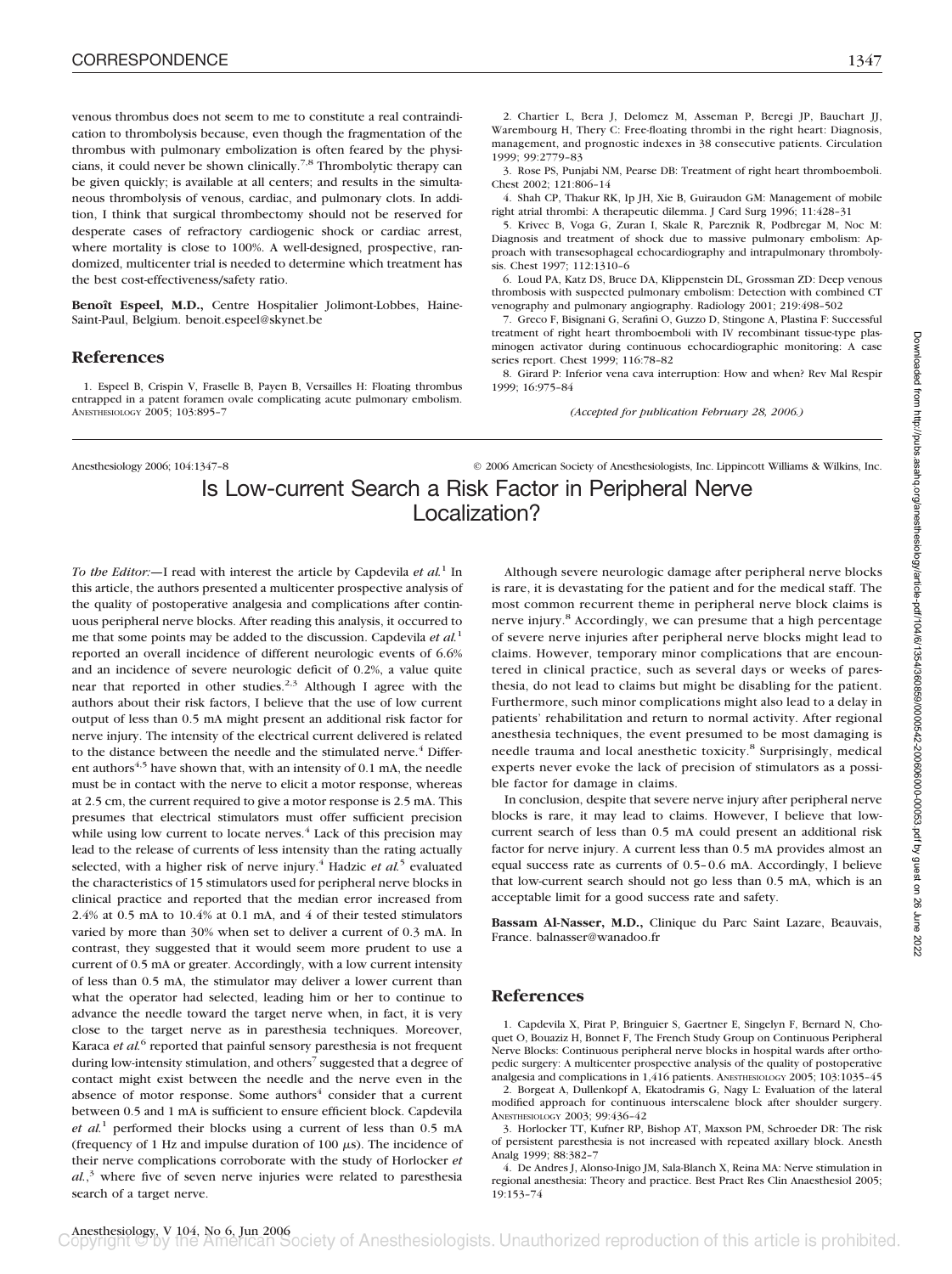5. Hadzic A, Vloka J, Hadzic N, Thys DM, Santos AC: Nerve stimulators used for peripheral nerve blocks vary in their electrical characteristics. ANESTHESIOLOGY 2003; 98:969–74

6. Karaca P, Hadzic A, Yufa M, Vloka JD, Brown AR, Visan A, Sanborn K, Santos AC: Painful paresthesiae are infrequent during brachial plexus localization using low-current peripheral nerve stimulation. Reg Anesth Pain Med 2003; 28:380–3 7. Urmey WF, Stanton J: Inability to consistently elicit a motor response

*In Reply:—*We thank Dr. Al-Nasser for the attentive reading of our article regarding the use of continuous peripheral nerve blocks after orthopedic surgery.<sup>1</sup> We understand and accept some remarks regarding the possible risk of neuropathy for intensities lower than 0.5 mA during the nerve stimulation procedure. Dr. Al-Nasser's concerns, which have already been evoked by Auroy *et al.*,<sup>2</sup> are supported by recent articles reporting that for low-intensity and short-duration nerve stimulation  $(< 0.5$  mA,  $(0.1 \text{ ms})$ , needle-nerve contact can be obtained without any muscle movement<sup>3</sup> or pain.<sup>4</sup> However, some points must be clarified: Research of a minimal intensity during nerve stimulation was not a part of our study design; all of the studies reported by Al-Nasser were related to single-shot blocks and not continuous peripheral nerve blocks; the authors do not decide, regardless of whether it seems important, that one element or another is a risk factor—rather, the multivariate analysis by logistic regression concludes that; the authors<sup>5,6</sup> who reported the vicinity of nerve and needle tip for values less than 0.5 mA used theoretical biophysics data but did not check their data in clinical practice (ultrasound studies) or in animals; and it was recently reported that signs of nerve inflammation after a peripheral nerve block appeared only after a minimal low-intensity threshold value of  $0.2 \text{ mA}^7$ 

The stimulating current at which a needle is sufficiently close for a successful block but still at a safe distance from the nerve to avoid injury is unknown.<sup>8</sup> In our study, the placement of the needle was considered successful when a specific muscle contraction was obtained at a current output of less than 0.5 mA (1 Hz and impulse duration of 0.1 ms). The current was then gradually decreased until the muscle twitch stopped between 0.4 and 0.2 mA. Nerve stimulation below 0.2 mA was never sought. Intensity of less than 0.5 mA did not seem to be a risk factor. Several elements might explain that: All continuous peripheral nerve blocks were performed by highly trained anesthesiologists following standardized insertion techniques; the nerve stimulators, which delivered the dialed current, were regulated to deliver the actual current; the catheters were inserted for values between 0.2 and 0.5 mA; and there was no motor response for intensity of less than 0.2 mA.

following a sensory paresthesia during interscalene block administration. **ANES-THESIOLOGY** 2002; 96:552–4

8. Lee LA, Domino KB: Complications associated with peripheral nerve blocks: Lessons from the ASA Closed Claims Project. Int Anesthesiol Clin 2005; 43:111–8

*(Accepted for publication February 28, 2006.)*

Anesthesiology 2006; 104:1348 © 2006 American Society of Anesthesiologists, Inc. Lippincott Williams & Wilkins, Inc.

Most importantly, the risk of nerve lesion increases when a physician uses an old nerve stimulator that reports only the theoretical current and not the current actually delivered, which can be lower. If anesthesiologists use this standard of nerve stimulator, they should not set their threshold at 0.5 mA, but invest in a new nerve stimulator to limit the risk of nerve injury.

**Xavier Capdevila, M.D., Ph.D.,\* Olivier Choquet, M.D.,** \*Lapeyronie University Hospital, Montpellier, France. x-capdevila@chu-montpellier.fr

#### **References**

1. Capdevila X, Pirat P, Bringuier S, Gaertner E, Singelyn F, Bernard N, Choquet O, Bouaziz H, Bonnet F, French Study Group on Continuous Peripheral Nerve Blocks: Continuous peripheral nerve blocks in hospital wards after orthopedic surgery: A multicenter prospective analysis of the quality of postoperative analgesia and complications in 1,416 patients. ANESTHESIOLOGY 2005; 103:1035–45

2. Auroy Y, Benhamou D, Bargues L, Ecoffey C, Falissard B, Mercier FJ, Bouaziz H, Samii K: Major complications of regional anesthesia in France: The SOS Regional Anesthesia Hotline Service. ANESTHESIOLOGY 2002; 97:1274–80

3. Urmey WF, Stanton J: Inability to consistently elicit a motor response following sensory paresthesia during interscalene block administration. ANESTHE-SIOLOGY 2002; 96:552–4

4. Karaca P, Hadzic A, Yufa M, Vloka JD, Brown AR, Visan A, Sanborn K, Santos AC: Painful paresthesiae are infrequent during brachial plexus localization using low-current peripheral nerve stimulation. Reg Anesth Pain Med 2003; 28:380–3 5. De Andres J, Alonso-Inigo JM, Sala-Blanch X, Reina MA: Nerve stimulation in

regional anesthesia: Theory and practice. Best Pract Res Clin Anaesthesiol 2005; 19:153–74

6. Hadzic A, Vloka J, Hadzic N, Thys DM, Santos AC: Nerve stimulators used for peripheral nerve blocks vary in their electrical characteristics. ANESTHESIOLOGY 2003; 98:969–74

7. Voelckel WG, Klima G, Krismer AC, Haslinger C, Stadlbauer KH, Wenzel V, von Goedecke A: Signs of inflammation after sciatic nerve block in pigs. Anesth Analg 2005; 101:1844–6

8. Hadzic A: Peripheral nerve stimulators: Cracking the code— one at a time. Reg Anesth Pain Med 2004; 29:185–8

*(Accepted for publication February 28, 2006.)*

Anesthesiology 2006; 104:1348–49 © 2006 American Society of Anesthesiologists, Inc. Lippincott Williams & Wilkins, Inc.

The Treatment Should Not Be Worse Than the Disease

*To the Editor:—*I read with interest the study by Ngan Kee *et al.*<sup>1</sup> They found that a combination of high-dose phenylephrine infusion and rapid crystalloid cohydration virtually eliminated hypotension in women undergoing cesarean delivery during spinal anesthesia. Preventing or treating hypotension in the parturient after spinal anesthesia for cesarean delivery has been the subject of numerous of studies and, as the authors noted, has been referred to as the "Holy Grail" of obstetric anesthesia.<sup>2</sup> However, the incidence of major complications from hypotension, such as myocardial infarction or stroke to the mother, or neonatal acidosis or low Apgar scores in the baby is almost nonexistent. $2,3$  The most common complications from hypotension are nausea and vomiting, which

may be disturbing but are not dangerous.<sup>4</sup> Furthermore, treating hypotension when it does occur is straightforward; it almost always responds to relatively small boluses of either ephedrine or phenylephrine.

I contend that using a phenylephrine infusion to prevent hypotension during routine cesarean delivery is too aggressive and not safe, as the authors suggest.<sup>1</sup> A phenylephrine infusion is not benign. Phenylephrine is a potent vasoconstrictor that can cause reactive hypertension and reflex bradycardia. Indeed, close to 50% of the patients in this study developed hypertension from the phenylephrine. Furthermore, to safely use a phenylephrine infusion, especially in high doses as used in this study, the patient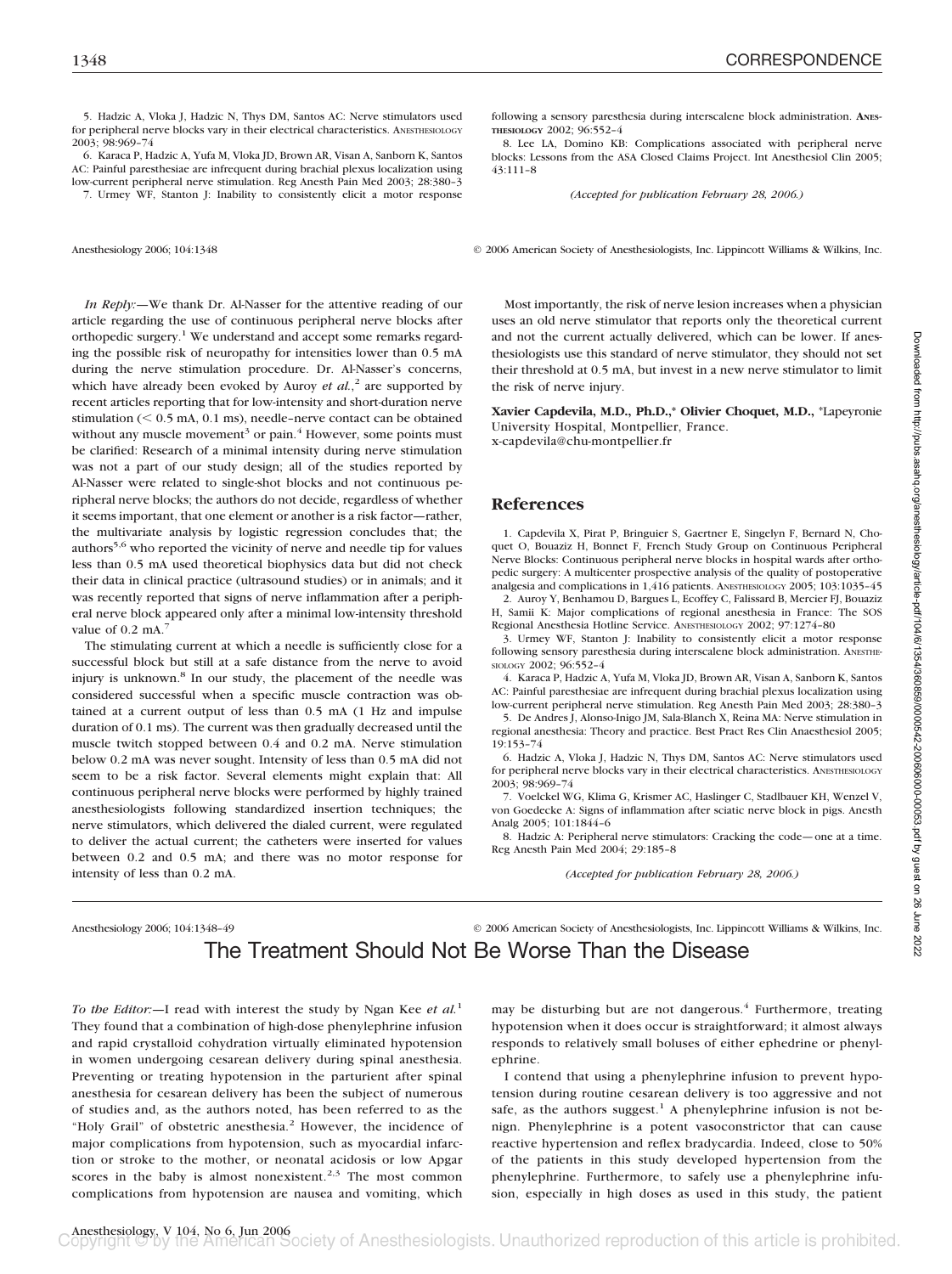should have an indwelling arterial line for continuous blood pressure monitoring. This monitor would be otherwise unnecessary in a healthy parturient. Assessing blood pressure even every minute by an automated blood pressure cuff is simply not sufficient and impractical. Studies to prevent hypotension in parturients are important, but this regimen seems to have risks that outweigh its benefits. The treatment should not be worse than the disease.

**Yaakov Beilin, M.D.,** Mount Sinai School of Medicine of New York University, New York, New York. yaakov.beilin@mountsinai.org

**References**

1. Ngan Kee WD, Khaw KS, Ng FF: Prevention of hypotension during spinal anesthesia for cesarean delivery. ANESTHESIOLOGY 2005; 103:744–50

2. Macarthur A: Solving the problem of spinal-induced hypotension in obstetric anesthesia. Can J Anaesth 2002; 49:536–9

3. Desalu I, Kushimo OT: Is ephedrine infusion more effective at preventing hypotension than traditional prehydration during spinal anaesthesia for caesarean section in African parturients? Int J Obstet Anesth 2005; 14:294–9

4. Juhani TP, Hannele H: Complications during spinal anesthesia for cesarean delivery: A clinical report of one year's experience. Reg Anesth 1993; 18:128–31

*(Accepted for publication February 27, 2006.)*

Anesthesiology 2006; 104:1349 © 2006 American Society of Anesthesiologists, Inc. Lippincott Williams & Wilkins, Inc.

*In Reply:—*Dr. Beilin does not consider the use of phenylephrine infusions to be justified given the "minor" consequences of hypotension during spinal anesthesia for cesarean delivery. We disagree. One should not underestimate the importance of hypotension and its prevention. Dr. Beilin contends that serious adverse effects from hypotension are "almost nonexistent." However, history warns us that major complications can indeed occur when hypotension is inadequately managed.<sup>1</sup> Dr. Beilin cited several articles<sup>2-4</sup> to support his contention, but careful reading of these reveals somewhat different messages. Macarthur<sup>2</sup> reported that "several reviews of maternal anesthetic deaths identified inadequately treated maternal hypotension as the major source of spinal anesthesia's morbidity and mortality." Desalu and Kushimo<sup>3</sup> attributed low Apgar scores in some neonates in their study to relatively long durations of hypotension and stated that hypotension should be avoided in pregnant patients. Juhani and Hannele<sup>4</sup> emphasized the high incidence of minor complications and recommended that "hypotensive periods should be prevented." Surprisingly, Dr. Beilin suggests that hypotension is not associated with neonatal acidosis or low Apgar scores. Datta *et al.*<sup>5</sup> showed just such an association more than 20 yr ago. More recently, concern has been expressed that spinal anesthesia depresses fetal pH and base excess.<sup>6</sup> We believe the most important cause of this is hypotension and the way that it is treated. $7$ 

Dr. Beilin trivializes the seriousness of nausea and vomiting. Nausea and vomiting can cause significant distress to the patient and can interfere with surgery.8 We regard its prevention as an important clinical indicator of quality of care. Examination of closed claims has emphasized the prominence of "minor" injuries including emotional distress in obstetric anesthesia cases,<sup>9</sup> and thus, there may also be medicolegal implications. Pulmonary aspiration has occurred;<sup>9</sup> that's pretty dangerous.

Dr. Beilin describes treatment of hypotension as "straightforward." The large volume of research dedicated to this subject argues otherwise. There remain major controversies over the choice, dose, timing, and methods of administration of vasopressors and fluids. Dr. Beilin implies that it is sufficient to wait for hypotension to occur and then treat it with small boluses of ephedrine. It was the inadequacy of this very approach that several years ago stimulated us to direct research toward finding a better way.10

We make no excuses for our aggressive approach to the prevention of hypotension. Our work indicates that this provides the best outcomes for mother and baby.<sup>11</sup> Although, as stated in our article, we do advocate some caution with phenylephrine infusions because of the potential for blood pressure to transiently increase above baseline, we disagree that use of direct intraarterial blood pressure monitoring is necessary when using this technique in healthy patients. From our experience<sup>11-15</sup> of many years of using infusions of  $\alpha$  agonists in many hundreds of patients, we have found measurement of noninvasive blood pressure every minute until delivery together with continuous monitoring of heart rate to be quite sufficient and, contrary to Dr. Beilin's opinion, quite practical. We have not found small transient increases in blood pressure and relative slowing of maternal heart rate to be harmful. Arguably, this is a safer

physiologic state than profound vasodilation with marked tachycardia, the likely alternative. Furthermore, in clinical practice, with continuous heart rate monitoring and the freedom to titrate the phenylephrine infusion without the strict constraints of a study protocol, hypertension is less of a problem.

No treatment is perfect. But make not the mistake of underestimating the disease.

**Warwick D. Ngan Kee, M.B.Ch.B., M.D., F.A.N.Z.C.A., F.H.K.A.M.,\* Kim S. Khaw, M.B.B.S., F.R.C.A., F.H.K.A.M., Floria F. Ng, R.N., B.A.Sc.** \*The Chinese University of Hong Kong, Prince of Wales Hospital, Shatin, Hong Kong, China. warwick@cuhk.edu.hk

#### **References**

1. Holmes F: The supine hypotensive syndrome: Its importance to the anaesthetist. Anaesthesia 1960; 15:298–306

2. Macarthur A: Solving the problem of spinal-induced hypotension in obstetric anesthesia. Can J Anesth 2002; 49:536–9

3. Desalu I, Kushimo OT: Is ephedrine infusion more effective at preventing hypotension than traditional prehydration during spinal anaesthesia for caesarean section in African parturients? Int J Obstet Anesth 2005; 14:294–9

4. Juhani TP, Hannele H: Complications during spinal anesthesia for cesarean delivery: A clinical report of one year's experience. Reg Anesth 1993; 18:128–31

5. Datta S, Alper MH, Ostheimer GW, Weiss JB: Method of ephedrine administration and nausea and hypotension during spinal anesthesia for cesarean section. ANESTHESIOLOGY 1982; 56:68–70

6. Reynolds F, Seed PT: Anaesthesia for caesarean section and neonatal acidbase status: A meta-analysis. Anaesthesia 2005; 60:636–53

7. Ngan Kee WD, Lee A: Multivariate analysis of factors associated with umbilical arterial pH and standard base excess after caesarean section under spinal anaesthesia. Anaesthesia 2003; 58:125–30

8. Balki M, Carvalho JCA: Intraoperative nausea and vomiting during cesarean section under regional anesthesia. Int J Obstet Anesth 2005; 14:230–41

9. Chadwick HS: An analysis of obstetric anesthesia cases from the American Society of Anesthesiologists Closed Claims Project database. Int J Obstet Anesth 1996; 5:258–63

10. Ngan Kee WD, Khaw KS, Lee BB, Lau TK, Gin T: A dose-response study of prophylactic intravenous ephedrine for the prevention of hypotension during spinal anesthesia for cesarean delivery. Anesth Analg 2000; 90:1390–5

11. Ngan Kee WD, Khaw KS, Ng FF: Comparison of phenylephrine infusion regimens for maintaining maternal blood pressure during spinal anaesthesia for caesarean section. Br J Anaesth 2004; 92:469–74

12. Ngan Kee WD, Lau TK, Khaw KS, Lee BB: Comparison of metaraminol and ephedrine infusions for maintaining arterial pressure during spinal anesthesia for elective cesarean section. ANESTHESIOLOGY 2001; 95:307–13

13. Ngan Kee WD, Khaw KS, Lee BB, Wong MMS, Ng FF: Metaraminol infusion for maintenance of arterial pressure during spinal anesthesia for cesarean delivery: The effect of a crystalloid bolus. Anesth Analg 2001; 93:703–8

14. Ngan Kee WD, Khaw KS, Lee BB, Ng FF, Wong MMS: A randomized controlled study of colloid preload before spinal anaesthesia for caesarean section. Br J Anaesth 2001; 87:772–4

15. Ngan Kee WD, Khaw KS, Ng FF, Lee BB: Prophylactic phenylephrine infusion for the prevention of hypotension during spinal anesthesia for cesarean delivery. Anesth Analg 2004; 98:815–21

#### *(Accepted for publication February 27, 2006.)*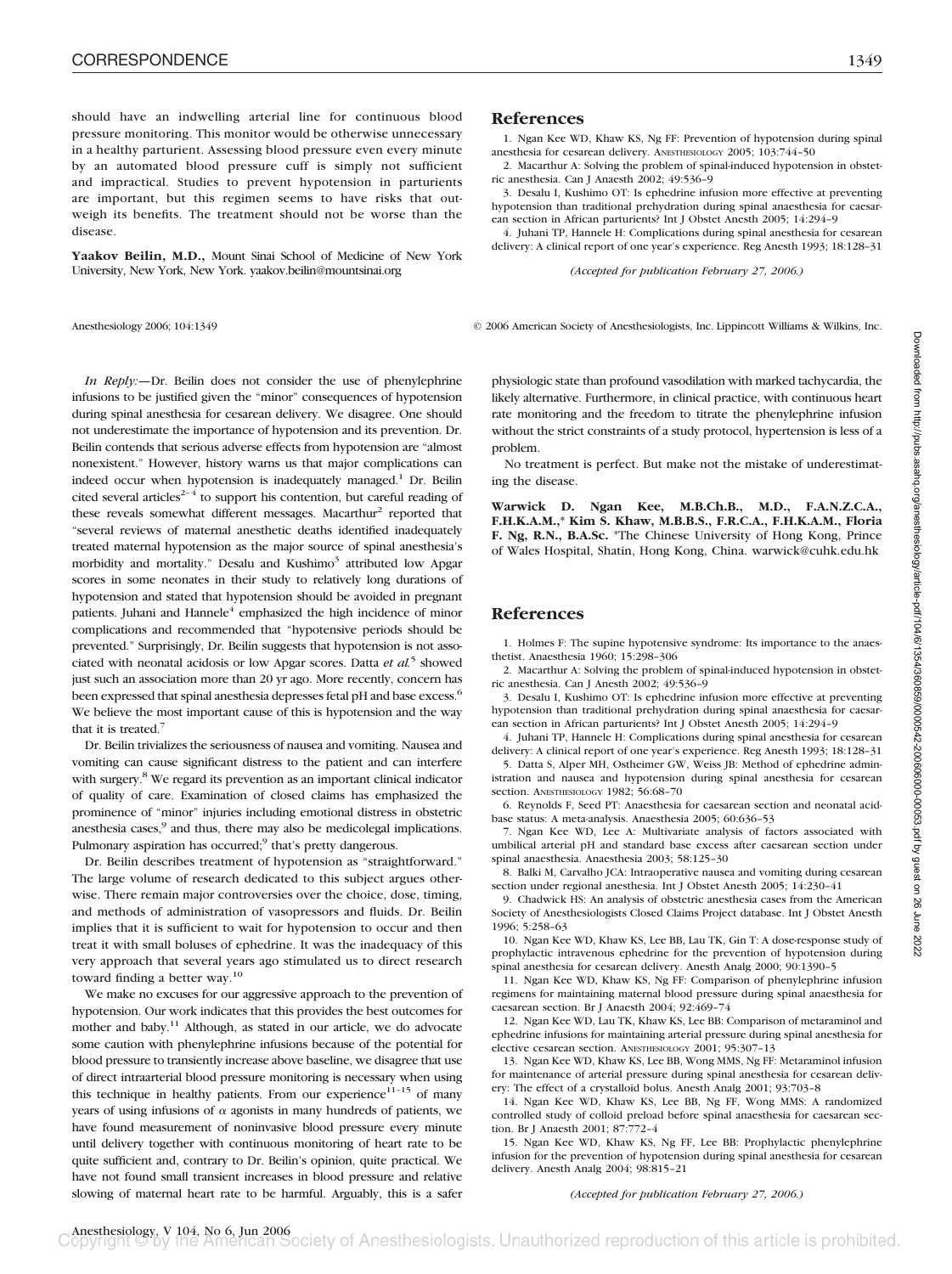Anesthesiology 2006; 104:1350 © 2006 American Society of Anesthesiologists, Inc. Lippincott Williams & Wilkins, Inc.

## Better Methods for Meta-analysis Available

*To the Editor:—*Recently, Wu *et al.*<sup>1</sup> published a systematic review comparing the treatment of postoperative pain by intravenous patient-controlled analgesia (PCA) *versus* epidural analgesia—either patient-controlled epidural analgesia (PCEA) or continuous infusion epidural analgesia (CEI), usually with a local anesthetic–opioid mixture. The literature search discovered 50 articles. Using visual analog scale measurements of pain as the primary outcome, the meta-analysis used a fixed effect analysis of variance (ANOVA) to compare the treatment groups—PCA *versus* PCEA and CEI. The average visual analog scale values for all data (mean  $\pm$ SD) were  $3.2 \pm 1.6$  *versus*  $2.1 \pm 1.3$ ; this difference favoring PCEA and CEI was declared statistically significant at  $P \leq 0.001$ .

The authors specially limited their literature search to the English language, but some non-English research reports otherwise qualifying for inclusion were incidentally identified. The authors report that inclusion of five such studies would not have changed the metaanalytic results. Current recommendations for performance of systematic reviews specifically discourage exclusion—without good reason—of publications in languages other than English. $^2$  Empirical research has shown that under some circumstances, trials not published in English demonstrated statistically significant results less often<sup>3</sup>; other research on language bias in systematic reviews concluded that exclusion of non-English language trials had shown unpredictable consequences on the summary statistics of a meta-analysis.<sup>4</sup> The authors report no reasons for limiting their literature search to the English language. They should reconsider their exclusion of trials in other languages.

The numbers of patients reported in the 50 trials were 1,625 (PCEA and CEI) and 1,583 (PCA), whereas the numbers of observations included in the ANOVA of overall data were 7,744 (PCEA and CEI) and 7,666 (PCA). This difference in the number of observations *versus* the number of patients is the consequence of including visual analog scale scores obtained at multiple times in each patient. These multiple observations in each patient are not considered independent variables. The inclusion of multiple observations has been denoted as a "unit of analysis" error.<sup>5</sup> The likely consequence of a unit of analysis error is a spurious precision in the calculation of SD. The authors should restrict their meta-analysis to the observations obtained independently; this can be done simply by dropping all analyses using "overall" and "all" data in table  $2<sup>1</sup>$ 

The authors chose ANOVA as the statistical method for comparing PCEA and CEI *versus* PCA. ANOVA is a method for hypothesis testing. The main emphasis in a systematic review is the effect measure. The effect measure is a single number that contrasts the treatments; statistically, this is parameter estimation, not hypothesis testing. Because the visual analog scale score may be considered approximately a continuous variable, the relevant effect measure is the difference in mean

values—also known as the weighted mean difference.<sup>6</sup> By contrast, the ANOVA results presented show the mean values for each treatment group. The meta-analysis should be redone using the weighted mean difference effect measure. The calculation of a summary effect measure is accompanied by statistical tests of heterogeneity. The identification of heterogeneity may encourage the use of a different statistical model, the random effects model. The fixed effect ANOVA reported in this study does not allow identification of heterogeneity among the 50 studies. Finally, with the use of an effect measure, the results should be presented in a Forest plot.<sup>7</sup> This allows the inspection of the effect measure for each individual trial as well as the summary value of the effect measure; heterogeneity may become more easily recognizable. The Forest plot also makes clear the statistical significance of both the individual studies and the summary effect measure. For a weighted mean difference effect measure, if the lower and upper boundaries of the 95% confidence interval do not bound the zero value, the estimate of the effect measure is declared to be statistically significant.

Although this systematic review was not created for the Cochrane Collaboration, the methods for systematic reviews and meta-analysis presented in their publications provide a rigorous guide for this research.<sup>8</sup> The authors should reconsider several of their experimental methods that may have produced biased inferences. It is possible and to be desired that the conclusions of a revised systematic review will be unchanged from the current version.

**Nathan L. Pace, M.D., M.Stat.,** University of Utah, Salt Lake City, Utah. n.l.pace@utah.edu

#### **References**

1. Wu C, Cohen S, Richman J, Rowlingson A, Courpas G, Cheung K, Lin E, Liu S: Efficacy of postoperative patient-controlled and continuous infusion epidural analgesia *versus* intravenous patient-controlled analgesia with opioids: A metaanalysis. ANESTHESIOLOGY 2005; 103:1079–88

2. Locating and selecting studies, Cochrane Handbook for Systematic Reviews of Interventions 4.2.5 [updated May 2005]. Edited by Higgins J, Green S. Chichester, United Kingdom, John Wiley & Sons, 2005, section 5

3. Egger M, Zellweger-Zahner T, Schneider M, Junker C, Lengeler C, Antes G: Language bias in randomised controlled trials published in English and German. Lancet 1997; 350:326–9

4. Juni P, Holenstein F, Sterne J, Bartlett C, Egger M: Direction and impact of language bias in meta-analyses of controlled trials: Empirical study. Int J Epidemiol 2002; 31:115–23

5. Repeated observations on participants, Cochrane Handbook for Systematic Reviews of Interventions 4.2.5 [updated May 2005]. Edited by Higgins J, Green S. Chichester, United Kingdom, John Wiley & Sons, 2005, section 8.3.3

6. Effect measures for continuous outcomes, Cochrane Handbook for Systematic Reviews of Interventions 4.2.5 [updated May 2005]. Edited by Higgins J, Green S. Chichester, United Kingdom, John Wiley & Sons, 2005, section 8.2.2

7. Presenting, illustrating, and tabulating results, Cochrane Handbook for Systematic Reviews of Interventions 4.2.5 [updated May 2005]. Edited by Higgins J, Green S. Chichester, United Kingdom, John Wiley & Sons, 2005, section 8.9

8. Higgins J, Green S: Cochrane Handbook for Systematic Reviews of Interventions 4.2.5 [updated May 2005]. The Cochrane Library, Issue 3, 2005. Chichester, United Kingdom, John Wiley & Sons, 2005

*(Accepted for publication March 10, 2006.)*

David C. Warltier, M.D., Ph.D., acted as Handling Editor for this correspondence. The above letter was sent to the authors of the referenced article. The authors did not feel that a response was required. —David C. Warltier, Section Editor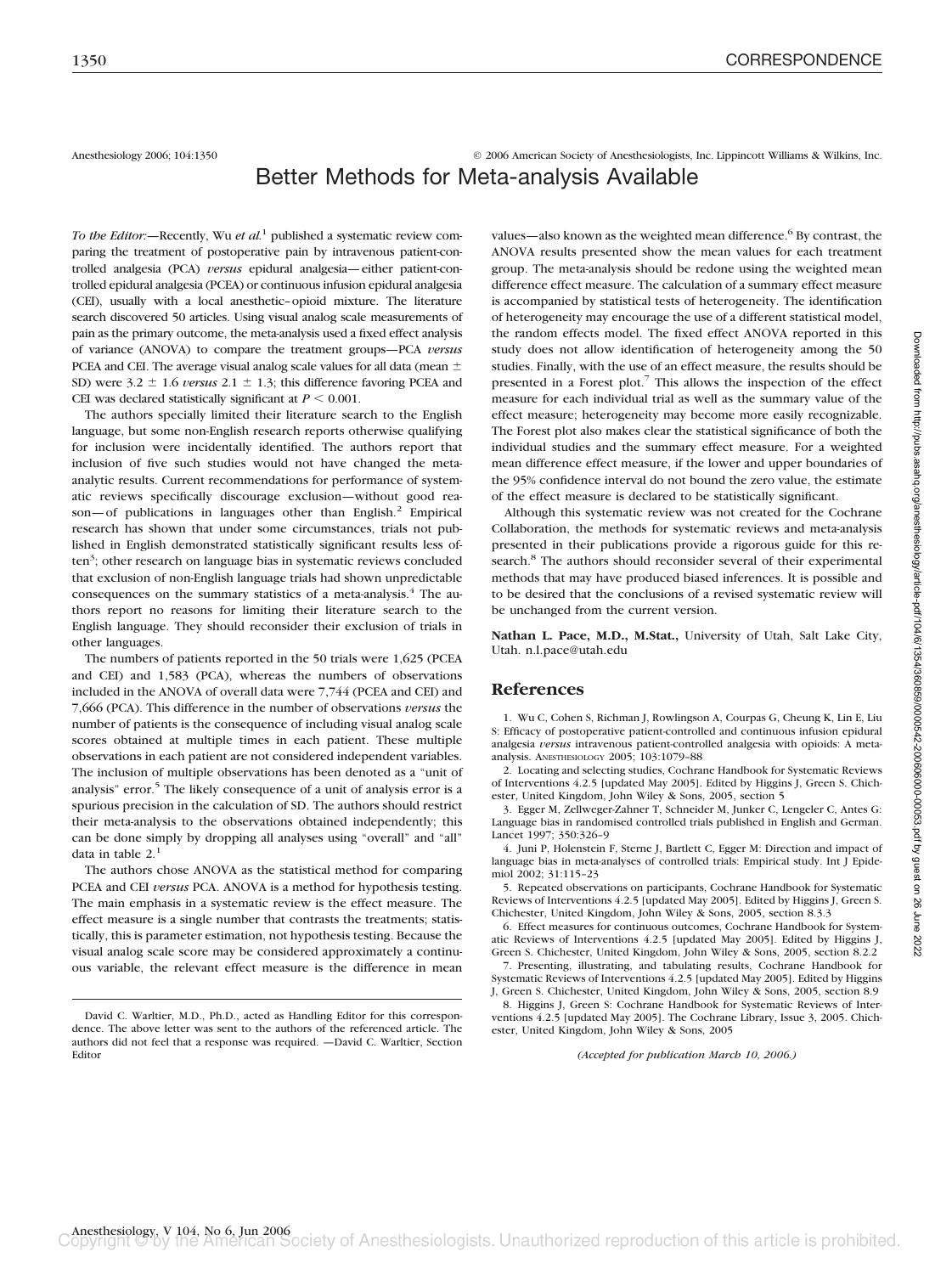Anesthesiology 2006; 104:1351 © 2006 American Society of Anesthesiologists, Inc. Lippincott Williams & Wilkins, Inc. Another Cause for Ventilator Failure

*To the Editor:—*Recently, a 44-yr-old woman came to the operating room for the resection of a liver mass. After induction of general anesthesia, her trachea was intubated, and the patient was placed on mechanical ventilation using a previously checked Draeger Fabius GS anesthesia machine (Draeger Medical Inc., Telford, PA). There were no problems with mechanical ventilation. Approximately 10 min later, the mechanical ventilator stopped working, and the anesthesia machine monitor display reported a ventilator failure. We continued to ventilate the patient using manual ventilation.

In looking for the cause of the ventilator failure, we found a plastic cap lodged under the lower rim of the mechanical ventilator piston (fig. 1). Although it is possible for this cap to have entered the ventilator housing before the start of the case, we hypothesize that the cap rolled under the lower rim sometime after the institution of mechanical ventilation.

The Draeger Fabius GS anesthesia machine mechanical ventilator is housed within a see-through compartment that can be opened by simply swinging it out. This creates an entry route for objects to fall into the ventilator compartment. The ventilator operates using a piston driven by a motor and ball-screw arrangement. A light-activated position sensor on the ventilator signals the control board when the piston has reached its lower limit. When this does not occur, the zeroing position is invalid, and the ventilator will not work. This is known as error code V002 in the Draeger Fabius GS reporting nomenclature.

There is no mechanism to lock the ventilator compartment in the closed position. Furthermore, the auxiliary oxygen source is mounted on the swing-out door. Therefore, the compartment is easily opened under a variety circumstances, such as pulling on oxygen tubing connected to the auxiliary source.

Small objects, particularly plastic caps, are ubiquitous in the operating room. The upper shelf edge in the Draeger Fabius GS lies just above

Support was provided solely from institutional and/or departmental sources.

the opening created when the ventilator compartment is swung out. **Fig. 1. Plastic cap under the mechanical ventilator piston.**

One can easily envision how small objects can find their way into this chamber. After discussing the case with our biomedical engineers, they reported that they have previously retrieved a few small objects from these ventilator compartments.

Considering the importance of mechanical ventilation in an anesthesia machine, equipment manufacturers must find a way to prevent these incidents. It is ironic that such an expensive and vital piece of equipment can be totally disabled by a simple plastic cap.

**Rafael A. Ortega, M.D.,\* Bruce Vrooman, M.D., Rania Hito, M.S.** \*Boston University Medical Center, Boston, Massachusetts. rortega@bu.edu

*(Accepted for publication December 21, 2005.)*

Anesthesiology 2006; 104:1351–2 © 2006 American Society of Anesthesiologists, Inc. Lippincott Williams & Wilkins, Inc.

Shoulder Restraints as a Potential Cause for Stretch Neuropathies: Biomechanical Support for the Impact of Shoulder Girdle Depression and Arm Abduction on Nerve Strain

*To the Editor:—*Stretch-induced neuropathies of the brachial plexus and median nerve are the second most prevalent perioperative neuropathies. In 2002, we demonstrated that movements that elongate the nerve bedding, such as shoulder girdle depression and wrist extension, significantly reduce the available range of elbow extension in healthy subjects in a brachial plexus tension test position.<sup>1</sup> Although an increase in strain in the brachial plexus and median nerve was the most plausible explanation, we could only speculate that this was the underlying mechanism for the reduced range of motion.

Because shoulder girdle depression and abduction of the arm greater than 90° have been associated with stretch-induced perioperative neuropathies, we measured strain in the median nerve in three em-

Support was provided solely from institutional and/or departmental sources.

balmed undisturbed male cadavers in four different arm positions: arm by the side, without shoulder girdle depression (1, reference position) and with shoulder girdle depression (2), and in 90° arm abduction without depression (3) and with depression of the shoulder girdle (4). Because insertion of strain gauges in the brachial plexus requires excision of several structures that may alter nerve biomechanics, we decided to insert miniature linear displacement transducers (Differential variable reluctance transducers; Microstrain, Burlington, VT) into the median nerve at the level of the humerus and also just proximal to the carpal tunnel where the nerve runs relatively superficially. Mean values representing the change in strain relative to the strain in the reference position are reported. Because there is at least mild tension in a peripheral nerve in most positions, the strain gauges were inserted with the nerve under some tension. Therefore, it was impossible to calculate absolute strain values. Electrogoniometers (Biometrics, Black-

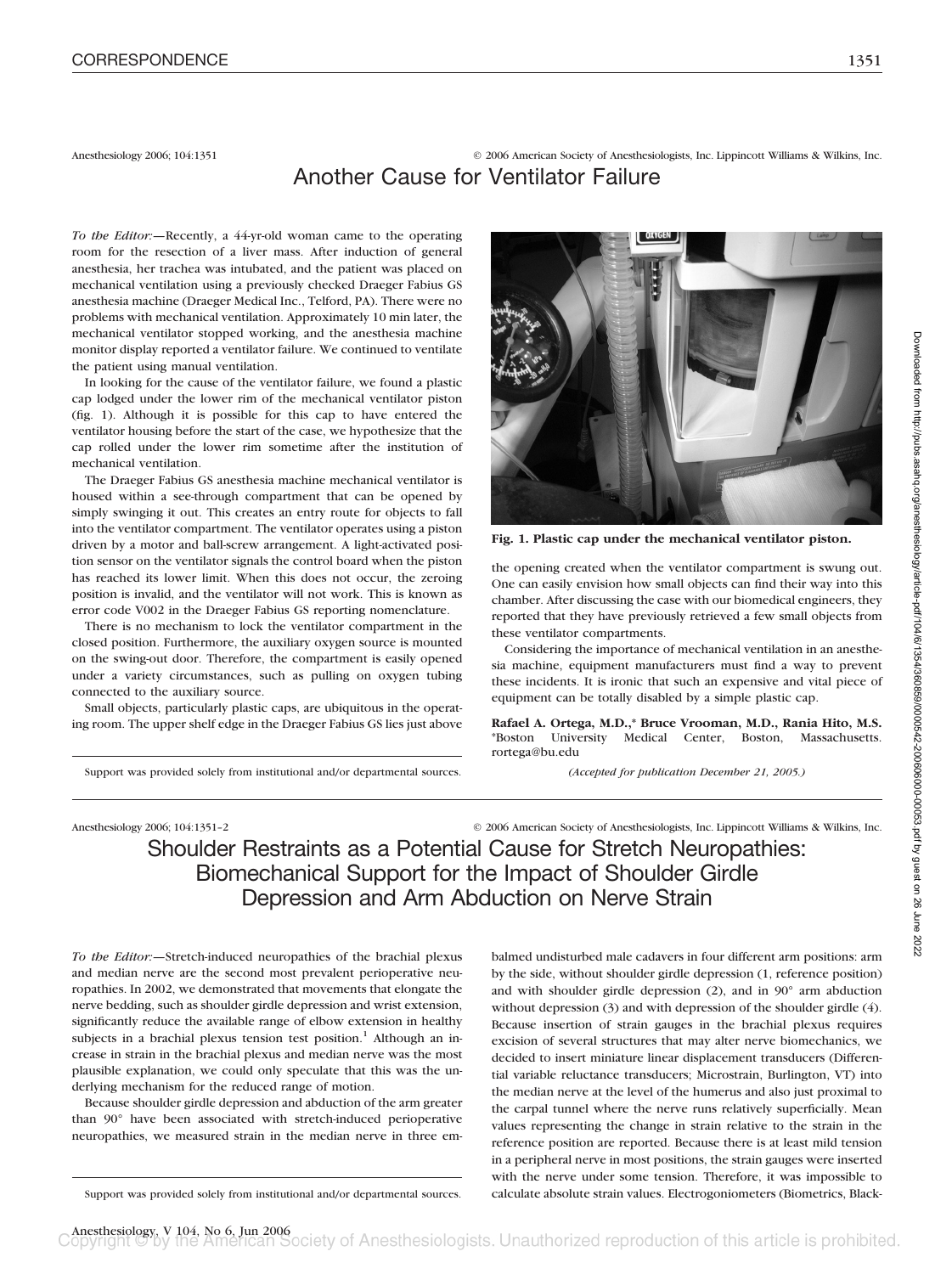

**Fig. 1. Increase in strain in the median nerve at the level of the humerus (**Œ**) and wrist () in four different arm positions: with and without abduction of the arm, and with and without depression of the shoulder girdle. In all four positions, the elbow** was maintained in extension (170°). RP = reference position; **SiRP strain in the median nerve in the reference position (anatomical position).**

wood, Gwent, United Kingdom) were used to guarantee that the position of the elbow was maintained at 170° extension throughout the experiment and the wrist in a neutral position (180°). The mean available depression, measured at the acromion, equaled 17 mm when the arm was by the side and 10 mm with the arm abducted. Excursion of the median nerve in relation to its surrounding structures was measured at both sites during arm abduction. A digital caliper was used. The Anatomy Ethics Committee of the School of Biomedical Sciences of The University of Queensland, Brisbane, Australia, approved the study.

Figure 1 demonstrates the increase in strain in the different positions. As anticipated, strain in the proximal part of the median nerve increased with shoulder girdle depression, both with the arm by the side  $(+1.2%)$  and with the arm abducted  $(+1.0%)$ . In addition, an increase in strain in the median nerve at the level of the wrist could be observed in one cadaver  $(+0.6%)$ . In all cadavers, arm abduction resulted in a large increase in nerve strain at the level of the humerus  $(+3.1%)$  and a relatively large increase at the level of the wrist  $(+1.4%)$ . This substantial increase was to our surprise as we allowed the physiologically coupled movement of shoulder girdle elevation to occur during arm abduction. It also demonstrated that strain is transmitted well beyond the site at which the nerve bedding is elongated. Abduction of the arm resulted in a proximal excursion of the median nerve of 11.8 mm at the humerus. The nerve movement at the wrist was too small to quantify.

It is well documented that strain may impair several processes, such as microcirculation, axonal transport, and nerve conduction. Animal models have demonstrated that 5–10% elongation results in impaired blood flow.<sup>2</sup> At 11% strain, axonal transport is inhibited,<sup>3</sup> and the amplitude of the action potential is reduced by 70% after a 1-h sustained elongation of  $6\%$ .<sup>4</sup> There is only indirect evidence, but it is to be expected that even lower strain values can affect these processes when blood pressures are reduced. Hypotension occurs frequently during anesthesia and surgery.

Although there is evidence that the magnitude of nerve strain obtained in cadaveric experiments is meaningful,<sup>5</sup> extrapolation of these values should be made with caution. Our findings may be an underestimation of the true strain increase because the available range of shoulder girdle depression was limited as a result of embalmment. In addition, the increase in tension in the brachial plexus with shoulder girdle depression is probably larger than the increase we recorded at the level of the humerus. There is ample evidence that the largest increase in strain occurs nearest the site of nerve bed elongation.<sup>6</sup> Finally, it is important to realize that the reported strain measures are increases in strain, not absolute values. Because the strain in the reference position to which values were normalized was not zero, absolute strain values are higher than the reported increases. Therefore, the cumulative strain recorded in this experiment may be of a magnitude that impairs microcirculation, axonal transport, and nerve conduction.

The findings of this study provide experimental support for the experientially based recommendations regarding positioning in anesthesia and surgery. It supports the guidelines to minimize the use of shoulder restraints and to monitor the position of the shoulder girdle rigorously if restraints must be used. However, because we observed a substantial increase in strain with 90° abduction, the recommendation to not exceed 90° abduction may even have to be adjusted to a more conservative guideline to further limit the occurrence of stretched-induced perioperative neuropathies. However, the substantial increase in strain associated with movements that are well within physiologic ranges and the fact that strain is transmitted well beyond the site of nerve bed elongation strengthen our previous statement that even when the positioning of all upper limb joints is carefully considered, complete prevention of perioperative neuropathy seems almost inconceivable.<sup>1</sup>

**Michel W. Coppieters, P.T., Ph.D.,** School of Health and Rehabilitation Sciences, The University of Queensland, Brisbane, Australia. m.coppieters@uq.edu.au

#### **References**

1. Coppieters MW, Van de Velde M, Stappaerts KH: Positioning in anesthesiology: Toward a better understanding of stretch-induced perioperative neuropathies. ANESTHESIOLOGY 2002; 97:75–81

2. Lundborg G, Rydevik B: Effects of stretching the tibial nerve of the rabbit. J Bone Joint Surg [Br] 1973; 55:390–401

3. Dahlin LB, McLean WG: Effects of graded experimental compression on slow and fast axonal transport in rabbit vagus nerve. J Neurol Sci 1986; 72:19–30

4. Wall EJ, Massie JB, Kwan MK, Rydevik BL, Myers RR, Garfin SR: Experimental stretch neuropathy: Changes in nerve conduction under tension. J Bone Joint Surg [Br] 1992; 74:126–9

5. Kleinrensink GJ, Stoeckart R, Vleeming A, Snijders CJ, Mulder PG, van Wingerden JP: Peripheral nerve tension due to joint motion: A comparison between embalmed and unembalmed human bodies. Clin Biomech 1995; 10: 235–9

6. Wright TW, Glowczewskie F, Cowin D, Wheeler DL: Ulnar nerve excursion and strain at the elbow and wrist associated with upper extremity motion. J Hand Surg [Am] 2001; 26:655–62

*(Accepted for publication January 25, 2006.)*

Anesthesiology 2006; 104:1352–3 © 2006 American Society of Anesthesiologists, Inc. Lippincott Williams & Wilkins, Inc. Lidocaine Lollipop for Awake Fiberoptic Bronchoscopy

*To the Editor:—*Numerous techniques and maneuvers have been described to anesthetize the upper airway in preparation for awake

tracheal intubation, notably the nerve block techniques to the superior laryngeal or the glossopharyngeal nerves as well as the topical application of a local anesthetic, in the form of a gel, spray, or inhaler.<sup>1</sup> The current report describes the efficacy of a lollipop containing 150 mg Support was provided solely from institutional and/or departmental sources. lidocaine HCl for providing upper airway analgesia for patients under-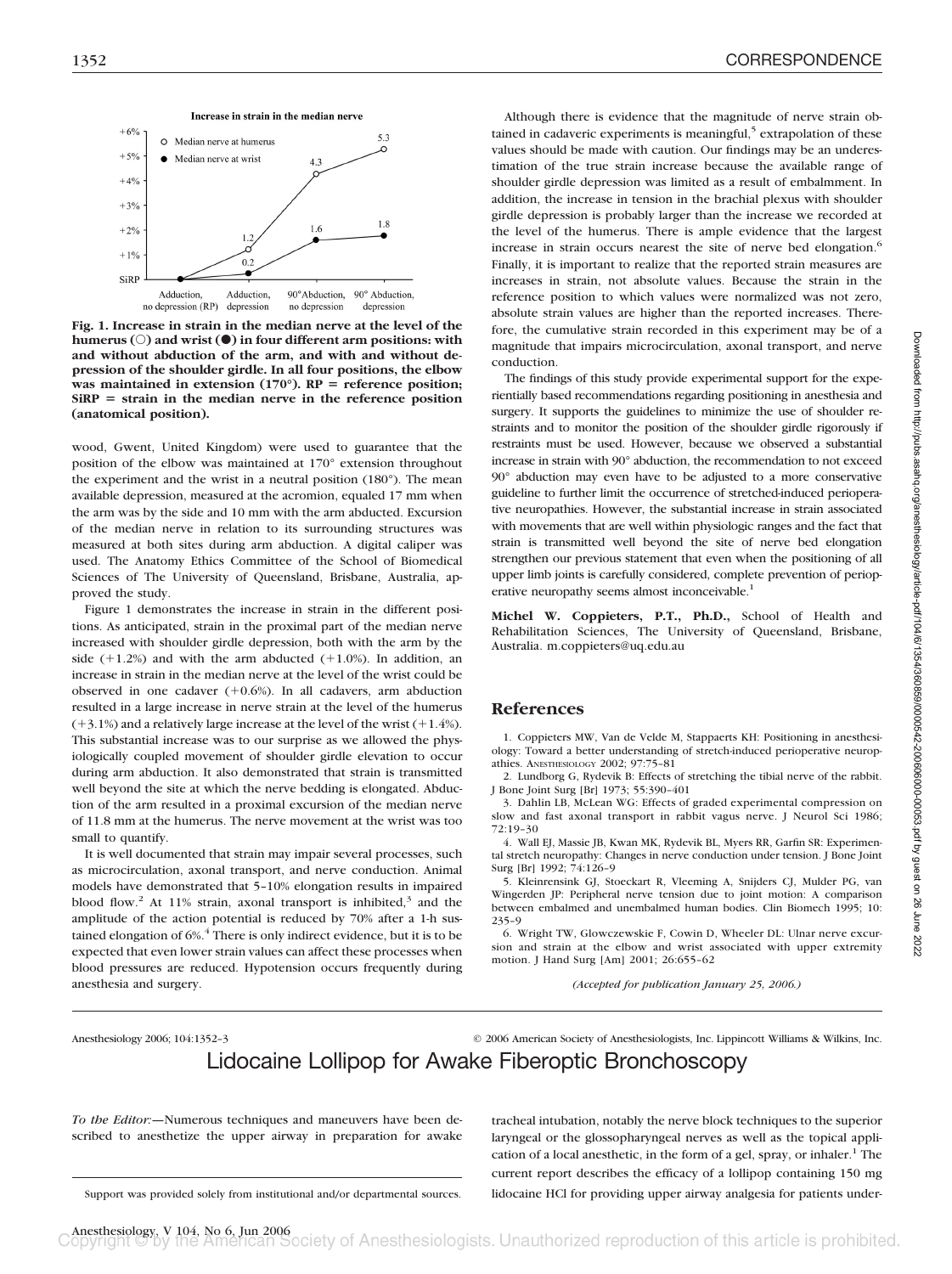going awake fiberoptic bronchoscope (FOB) tracheal intubation or direct laryngoscopy.

After extensive search through Medline and multiple other databases about the stability of lidocaine HCl salt, a lidocaine lollipop (LL) was developed in collaboration with the pharmacy at the American University of Beirut. Fifty grams of white sugar was heated until liquefied; an equal amount of maple golden syrup was slowly added. For each lollipop, 3 ml of this mixture was poured into a small cylindrical container, to which 150 mg lidocaine HCl salt was added and stirred. As the temperature cooled down and before the mixture solidified, a small plastic stick was plunged at one end for holding the LL. The ready-to-use LL was then labeled and stored in a refrigerator.

The protocol used was approved by the internal review board, and informed consent was obtained from all participants. Exclusion criteria consisted of any history of allergic reaction to local anesthetics, diabetes, or risk for aspiration of gastric contents. All participants had noninvasive serial blood pressure measurements, pulse oximetry, and continuous electrocardiographic monitoring. A total of 45 patients aged 25–78 yr, with American Society of Anesthesiologists physical status I–III, scheduled to undergo elective surgery and requiring general anesthesia and tracheal intubation were recruited. Premedication consisted of 5 mg oral diazepam and 0.2 mg intramuscular glycopyrrolate. All patients were given the LL on arrival to the holding area. The LL was easily consumed by all patients in 8 –17 min. Its taste was described as good in more than 80% of patients and acceptable in the remaining participants. The onset of analgesia as depicted by sensation of tongue numbness was reported within 1–2 min.

After finishing the whole LL, and without any additional sedatives, patients were transferred to the operating room. Thirty of the 45 patients underwent awake FOB intubation. A single anesthesiologist introduced a No. 80 Berman intubating oral airway, advanced the FOB (3.8 mm Olympus LF2; Olympus Corporation, Lake Sweeney, NY) to the level of the vocal cords, and injected 2 ml lidocaine HCl, 2%, *via* the working channel to anesthetize the vocal cords and the trachea. The FOB was then advanced into the trachea, and the endotracheal tube was slid over the insertion cord of the FOB into the trachea.

In case of inability to perform FOB-guided intubation, 1 mg midazolam and 1 µg/kg fentanyl were administered intravenously, and then the FOB intubation was reattempted.

Tracheal intubation using the FOB was easily performed in 93.4% of

patients with minimal or no discomfort, with no associated hemodynamic changes, and without the need for additional sedation. Furthermore, the incidence of gagging and discomfort that warranted additional sedation was observed in only 6.7% of patients, as compared with the reported 9.5% for topical analgesia, 10.5% for nerve block techniques, $2$  or 8% for combined nerve block and topical anesthesia techniques. $3$ 

In the remaining 15 patients, an awake direct laryngoscopy in an attempt to visualize the vocal cords was performed. General anesthesia was then administered whether direct laryngoscopy and vocal cord visualization were successful or not. The incidence of gagging and failure of direct rigid laryngoscopy was significantly higher than that observed during FOB (46.7% *vs.* 6.7%, respectively). This may be due to the higher number of pressure receptors recruited during awake direct laryngoscopy than during the awake FOB-aided intubation.

In conclusion, the LL containing 150 mg lidocaine may provide a simple, noninvasive, hands-free, effective technique for awake FOBaided tracheal intubation. The observed effectiveness of the LL technique could be explained by the continuous release of lidocaine from sucking the LL, in addition to swallowing of the saliva mixed with the local anesthetic. This allows for the homogenous spread of the local anesthetic, not only to the mucosa of the oropharynx, but also to the posterior third of the tongue, the area that contains the deep pressure receptors responsible for the gag reflex.<sup>1</sup>

**Chakib M. Ayoub, M.D., M.B.A.,\* Anis S. Baraka, M.D., F.R.C.A.** \*American University of Beirut Medical Center, Beirut, Lebanon. chakib.ayoub@aub.edu.lb

#### **References**

1. Sanchez A, Trivedi NS, Morrison DE: Preparation of the patient for awake intubation, Airway Management: Principles and Practice. Edited by Benumof JL. St. Louis, Mosby, 1996, pp 159 – 82

2. Reasoner DK, Warner DS, Todd MM, Hunt SW, Kirchner J: A comparison of anesthetic techniques for awake intubation in neurosurgical patients. J Neurosurg Anesthesiol 1995; 7:94–9

3. Gotta AW, Sullivan CA: Anaesthesia of the upper airway using topical anaesthetic and superior laryngeal nerve block. Br J Anaesth 1981; 53:1055–8

*(Accepted for publication January 25, 2006.)*

### Anesthesiology 2006; 104:1353–4 © 2006 American Society of Anesthesiologists, Inc. Lippincott Williams & Wilkins, Inc. Perinatal Diagnosis of Malignant Hyperthermia Susceptibility

*To the Editor:—*The presymptomatic diagnosis of malignant hyperthermia (MH) susceptibility is based on the *in vitro* contracture test in Europe and the caffeine–halothane contracture test in North America. Both tests are invasive in requiring an open muscle biopsy undertaken in a specialized center. There are 23 MH investigation centers in Europe, but testing facilities are limited to only  $6$  centers in the United States.<sup>1,2</sup>

The locus of the ryanodine receptor of skeletal muscle on chromosomes 19q 13.1 has been shown to link to MH, and several mutations have been identified on this gene.<sup>3</sup> Molecular genetic diagnosis of MH susceptibility in persons from MH families with identified mutations in the ryanodine receptor gene has recently been introduced.<sup>1,4</sup>

A 29-yr-old woman contacted our MH investigation unit to be tested for MH susceptibility. Being pregnant, she was concerned about a possible cesarean delivery because she had a history of a clinical MH episode. She underwent adenotomy as a 6-yr-old child in 1982. The clinical and laboratory findings on the clinical grading scale for MH episodes ranked the episode in the highest category.<sup>5</sup>

The child was discharged without permanent sequelae on the 11th postoperative day. In 1986, MH testing became available in Switzerland, and an open muscle biopsy and *in vitro* contracture test were performed on her parents rather than on the child, because she did not consent to being tested. Although the father was MH negative, the mother was MH susceptible. As part of our research program, the frozen muscle biopsy of the mother was subsequently investigated for MH-associated mutations in the ryanodine receptor gene. Mutation G2434R, known to be causative for MH, was identified. Therefore, the patient contacting our center was tested for this mutation and found to be carrier of G2434R. She agreed to have the umbilical blood of her baby taken at labor, to have the newborn assessed for MH susceptibility. Vaginal delivery was uneventful, with the mother receiving lumbar epidural analgesia with 0.12% ropivacaine and 2 µg/ml fentanyl. Umbilical cord blood was collected in an EDTA tube and sent to the Swiss MH investigation unit. DNA was automatically extracted using the MagNA Pure DNA isolation kit I (Roche Diagnostics, Rotkreuz, Switzerland). Exon 45 of Support was provided solely from institutional and/or departmental sources. the ryanodine receptor gene was amplified by polymerase chain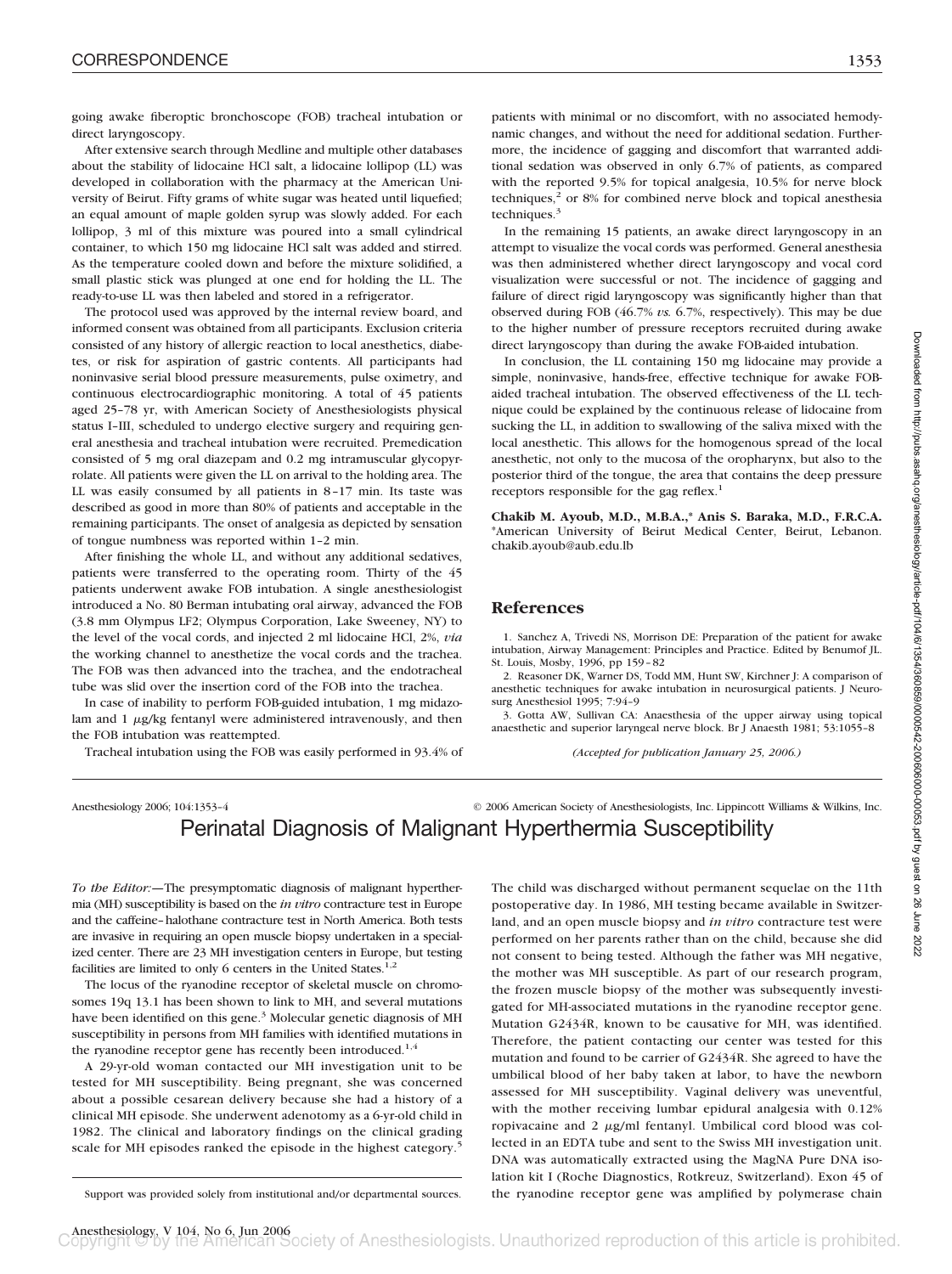



**Fig. 1. The patient sample was analyzed by automated sequencing for mutation G7300A in exon 45 of the ryanodine receptor gene, leading to a substitution of glycine for arginine at position 2434. The base pair ambiguity is shown in** *A* **in the middle of the sequence (-), where two peaks, one for adenine and one for guanine, represent the mutated and wild-type allele. A wild-type control sample is represented in** *B***.**

reaction using the following primer set: forward: AGA ACG CCA ATG TGG TGG T; reverse: CTG CAT GAG GCG TTC AAA G. Presence of the mutation was proven by an automated sequencing technique (Applied Biosystems, Rotkreuz, Switzerland) and is shown in figure 1. The results were discussed in detail with the mother, and she was given a warning card about the MH status of her newborn son.

This is the first report of MH susceptibility in a newborn by molecular genetic testing of umbilical cord blood. Although knowledge of MH status may be of lesser importance during daily life, it is valuable to confirm or exclude MH susceptibility before surgery in individuals from families with known MH susceptibility. Although elective procedures can be performed during either regional anesthesia or intravenous anesthesia without triggering agents, patients are likely to be exposed to inhalation agents or succinylcholine during emergency or obstetric interventions, and volatile anesthetics are preferred in pediatric anesthesia, because venous access can be established after induction of anesthesia.

Muscle biopsy and contracture testing must be performed in specialized centers and may not be readily available. Most MH centers do not perform biopsies in infants and children because of the limited availability of skeletal muscle. Therefore, the MH status of this newborn would have remained unknown for at least the first decade of his life.

This report emphasizes some significant points:

● Compared with muscle biopsy, sampling for molecular genetic investigations is much easier, and collected tissue can be transported to the center by regular mail. Sampling of umbilical blood is noninva-

sive. A possible concern might be the potential contamination of umbilical cord blood with maternal nucleated cells. However, the concentration of maternal cells was found to be  $10^{-4}$  to  $10^{-5}$  times lower than neonatal nucleated cells, $<sup>6</sup>$  and therefore, the identical</sup> signal intensity of both alleles in our analyses represent the neonatal MH mutation. For verification, we excluded contamination with maternal DNA by short tandem repeat profiling.

- The genetics of MH are complex, because this disease shows substantial locus and allelic heterogeneity.<sup>7</sup> More than 40 mutations have been identified in the ryanodine receptor, and not all have been proven to be causative of MH. A careful selection of patients eligible for genetic testing of MH susceptibility must be made on the basis of family history and molecular genetics, as well as results of *in vitro* contracture tests, to prevent unnecessary and costly genetic investigations.
- Every pregnant woman with a self or family history of MH and an identified MH-causative mutation should be offered the option of molecular genetic investigations of umbilical cord blood.
- . A positive test result confirms and hence avoids uncertainty about MH susceptibility in the newborn.
- It is important to note that because of the heterogeneity of MH and according to the guidelines, $<sup>1</sup>$  individuals will still need to have a muscle</sup> biopsy to confirm their MH status in case of a negative genetic test.

Thierry Girard, M.D.\* Martin Jöhr, M.D., Christoph Schaefer, **Ph.D., Albert Urwyler, M.D.,** \* University Hospital Basel, Basel, Switzerland. thierry.girard@unibas.ch

#### **References**

1. Urwyler A, Deufel T, McCarthy T, West S: Guidelines for molecular genetic detection of susceptibility to malignant hyperthermia. Br J Anaesth 2001; 86: 283–7

2. Litman RS, Rosenberg H: Malignant hyperthermia: Update on susceptibility testing. JAMA 2005; 293:2918–24

3. McCarthy TV, Quane KA, Lynch PJ: Ryanodine receptor mutations in malignant hyperthermia and central core disease. Hum Mutat 2000; 15:410–7

4. Girard T, Treves S, Voronkov E, Siegemund M, Urwyler A: Molecular genetic testing for malignant hyperthermia susceptibility. ANESTHESIOLOGY 100:1076–80

5. Larach MG, Localio AR, Allen GC, Denborough MA, Ellis FR, Gronert GA, Kaplan RF, Muldoon SM, Nelson TE, Ording H, Rosenberg H, Waud BE, Wedel DJ: A clinical grading scale to predict malignant hyperthermia susceptibility. ANES-THESIOLOGY 1994; 80:771–9

6. Petit T, Gluckman E, Carosella E, Brossard Y, Brison O, Socie G: A highly sensitive polymerase chain reaction method reveals the ubiquitous presence of maternal cells in human umbilical cord blood. Exp Hematol 1995; 23: 1601–5

7. Robinson R, Hopkins P, Carsana A, Gilly H, Halsall J, Heytens L, Islander G, Jurkat-Rott K, Muller C, Shaw MA: Several interacting genes influence the malignant hyperthermia phenotype. Hum Genet 2003; 112:217–8

*(Accepted for publication February 10, 2006.)*

Anesthesiology 2006; 104:1354–6 © 2006 American Society of Anesthesiologists, Inc. Lippincott Williams & Wilkins, Inc.

### Safe, Low-technology Anesthesia System for Medical Missions to Remote Locations

*To the Editor:—*The most important challenge an anesthesiologist faces on a medical mission in a developing country is to provide safe and effective care. Typically at these locations, one finds an old anesthesia machine. On our recent trip to Shimla, India, we found a Boyle anesthesia machine with a Goldblat halothane vaporizer. The local anesthesiologist was very comfortable with its use. Only one team member (H.J.K.) had ever seen and used such a machine, some 40 yr

ago during his stay in the United Kingdom. The younger anesthesia team members had seen similar machines on other mission trips but declined to use them. Older anesthesiologists are a diminishing breed, whereas younger ones may fear the challenges of the past. There are no reports in the literature that have specifically addressed this problem. We decided to explore the possibilities.

In an ideal world, it would be prudent to send a scout team to the mission location beforehand to check on the availability of equipment and supplies, but our medical mission runs on a very restricted budget The volunteer missions were funded by World Missions Possible, Pearland, and supplies, but our included infission runs on a very restricted budget

Texas.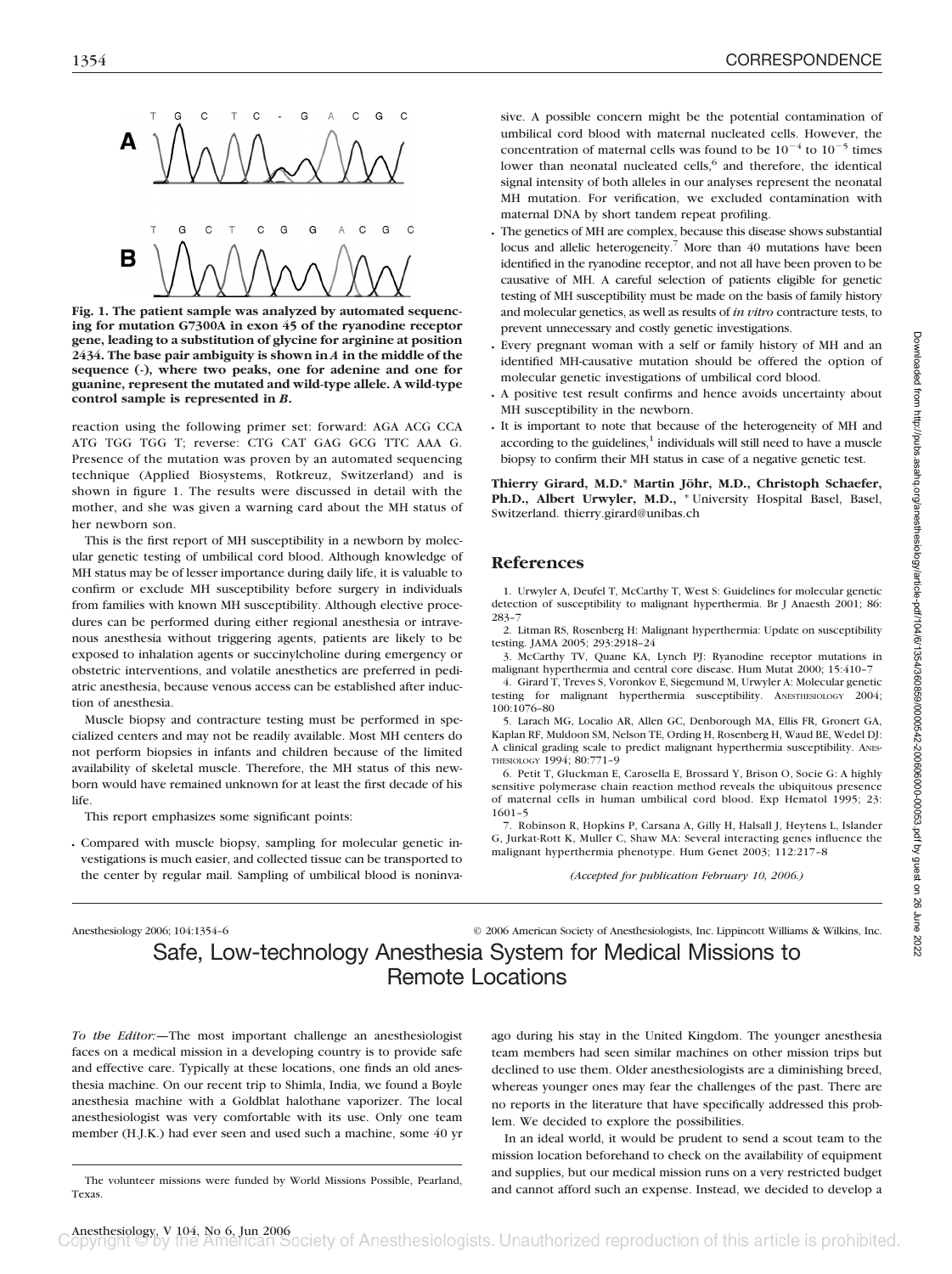

**Fig. 1. Anesthesia circuit (oxygen tank not in the picture).**

self-sufficient system with which all team members would be familiar and comfortable. Over time, our efforts have evolved into a sophisticated but low-technology approach to the problem of delivering safe anesthesia without a modern anesthesia machine.

At a first consideration, all medical facilities throughout the world where surgical procedures are performed seem to have large (size H) oxygen tanks available. This is the only item our system requires from the host country. Before our arrival, we arrange for a minimum of two H tanks for each operating room along with compatible gas tank regulators and low flow meters.

The equipment we bring is listed here: (1) a standard Compressed Gas Association oxygen regulator for the H tank along with a flow meter that delivers up to 10 l/min oxygen (usually, the host country's oxygen tanks do not have the standard threads, so we use the one provided by them); (2) standard plumber's sealing tape to obtain an airtight seal for the tank threads; (3) two pieces of standard suction tubing with universal connectors (Cardinal Health, McGaw Park, IL); (4) sevoflurane (Sevotec) and halothane (Fluotec) vaporizers together with 23-mm inlet and outlet adapters (General Anesthetic Services, Bridgeville, PA) to attach to the suction tubing (we routinely use sevoflurane, but we find it advantageous to have a halothane vaporizer because, in case of a supply problem, halothane is still readily available in developing countries, whereas sevoflurane is not); (5) portable disposable sealed carbon dioxide absorber (KAB 001; King Systems Corporation, Nobelsville, IN); (6) breathing circuits, Adult and Pediatric Ultra Flex, latex free (King Systems Corporation); and (7) an Ambu bag for use if there is any unforeseen problem.

The system can be assembled in less then 5 min. Segments of suction tubing connect the oxygen tank to the vaporizer and the vaporizer to the fresh gas inlet of the carbon dioxide absorber. The breathing circuit and the rebreathing bag are attached to the designated ports on the absorber. Anesthesia can proceed with either spontaneous or hand-controlled ventilation. The carbon dioxide absorber itself has a round bottom; hence, for ease of use, we put it into a small plywood box to keep it upright. A support stand is available from the supplier, but we find the wooden box more economical and easier to transport across the world. The absorber has an exhaust port to which we attached a standard long green corrugated plastic hose to carry the waste gases out of the operating room. Figure 1 is a picture of the circuit.

It is important that the team members familiarize themselves with assembling the system and are comfortable with its use before leaving the home base. This precaution also assures that the correct size of adapters, tubing, and hose are available.

No system, however simple, is without some drawbacks. Oxygen tanks in different countries have different color codes and the gas content must be verified before use. Our system uses freestanding vaporizers that are physically very stable and are clearly labeled in red with a notice to be kept upright when charged. The team is well aware that an accidentally tilted vaporizer will deliver an increased concentration of the anesthetic agent. Great care must also be taken when refilling the vaporizer, which may not have an indexed filling port. There is no safety measure aside from full diligence in filling each vaporizer with the proper agent. At the end of surgery each day, all vaporizers are firmly secured to prevent accidental tipping. In use of the carbon dioxide absorber, it is well recognized that the inspiratory or expiratory valve mechanism may malfunction. Monitoring of end-tidal carbon dioxide levels during anesthesia alerts the anesthesiologist if there is a developing problem.

We have used Propaq (Welch Allyn, Beaverton, OR) transport monitors, which provide the standard heart rate, blood pressure, electrocardiogram, temperature, arterial blood oxygen saturation, and concentration of end-tidal carbon dioxide. We follow the guidelines set by the American Society of Anesthesiologists in monitoring our patients. We have no plans for changing the Propaq monitors in the foreseeable future, but someone starting from the beginning may wish to consider other monitors, such as the GE Health Care Datex-Ohmeda Cardiopac/5 (Datex-Ohmeda, Madison, WI), which also monitors inspired and expired oxygen and inhalational agents This would act as an added safety margin, because it confirms the veracity of the oxygen tank and the dialed concentration of the anesthetic agent.

On a recent mission to Shimla, India (World Missions Possible, Pearland, TX), we administered 92 anesthetics with three surgical teams over a period of 5 days. The surgeries included repair of cleft lip and palate (some children had a combined procedure) and plastic repair of scars and adhesions in severely burned children. We used three absorbers during the period. The work day was never longer than 10 h.

Most medical missions are on a limited budget. With this in mind, we found it possible to reuse the carbon dioxide absorber. There have been many reports in the literature showing that exposure of volatile anesthetics to desiccated carbon dioxide absorbents may result in exothermic reactions leading to production of toxic substances and a fire hazard in the breathing circuit. We made a ¾-inch hole with a trephine on one side of the absorber, removed the spent absorbent granules, and replaced them with fresh Medisorb granules (Datex-Ohmeda), which are safer then the old Baralyme granules. We placed a regular wine cork in the hole, which makes a very tight fit. The carbon dioxide absorber was back in service, and we experienced no problems. Alternately, a reusable carbon dioxide absorber (KAB 002; King Systems Corporation) is available. The one-way valve mechanism and the plastic pressure release valve (the pop-off valve), the two most important parts, are the same in both carbon dioxide absorbers, and the only difference is that in the reusable variety the manufacturer makes the hole on the side and provides a rubber stopper. Therefore, we decided to use the KAB 001 absorber and make the necessary adjustments ourselves while reducing our cost basis. Figure 2 shows the two absorbers.

We found that this system has many advantages. Most importantly, it requires no sophisticated instrumentation and is lowtechnology, easily portable, lightweight, independent of electricity supply, comparatively inexpensive (less than \$1,000 to outfit an operating room including the vaporizer, which once acquired is not a recurring expense), and easy to assemble and use.

The system we have described here has worked very well for us, and we have experienced no anesthesia-related complications. However, under normal conditions, anesthesia morbidity and mortality are indeed very low, and we realize that our 92 successes do not support a blanket statement. Nevertheless, we feel confident that the simplicity, ease of use, and portability of our system will